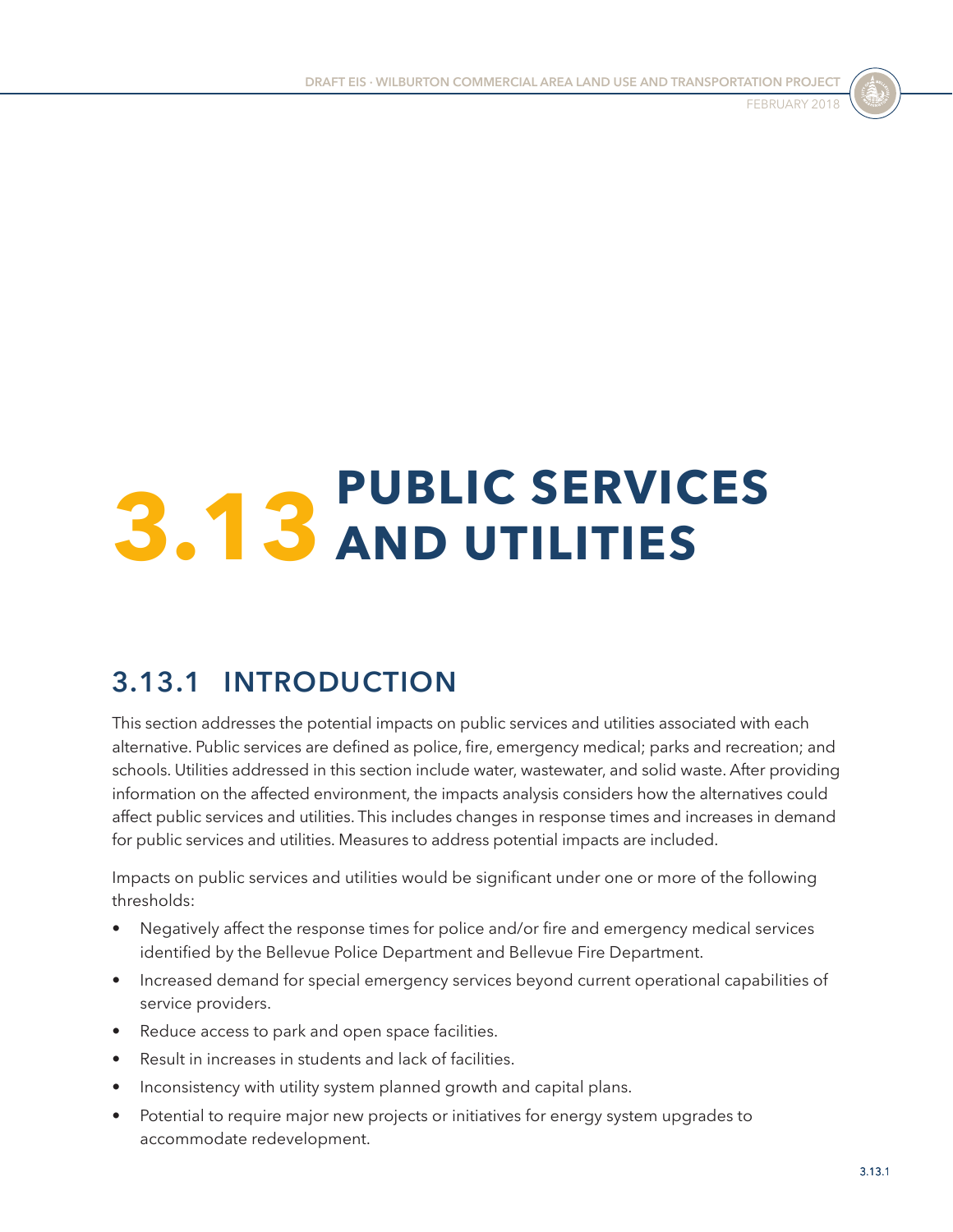In addition, each Alternative is evaluated using performance measures responding to the City Council Guiding Principles, listed in Section 2.3:

- Benefits in relationship to cost of infrastructure or public realm investments.
- Amount of investment in infrastructure that supports physical activity (e.g. recreation facilities, walking facilities, playgrounds), park and green space.

## **3.13.2 AFFECTED ENVIRONMENT**

### **REGULATORY ENVIRONMENT**

Relevant City policies and regulations for public services and utilities include:

- City of Bellevue Comprehensive Plan including the Capital Facilities and Utilities element that set levels of service and coordination policies with service providers.
- Bellevue City Code that includes standards for infrastructure for new development.
- City of Bellevue Parks and Open Space System Plan addressing parks levels of service and related policies.

### **POLICE PROTECTION**

The City of Bellevue provides police protection throughout the city, including the Study Area. The department headquarters is located at City Hall (450 110th Ave NE) west of the Study Area (see [Exhibit](#page-2-0)  [3.13–1](#page-2-0)). There are also two community police substations located at the Crossroads and Factoria shopping centers, outside of the Study Area. The police department is comprised of 324 staff including 184 commissioned employees, 110 officers, and 30 detectives. The department is divided into three divisions – Operations, Investigations, and Administrative. Operations is the largest division, comprised of about 130 officers. (Bellevue Police Department, 2016) The department is divided into three sectors by geographic area to form the North, South, and West sectors. Sector captains work with the residents and businesses to address neighborhood issues. The majority of the Study Area is within the West Sector and the area north of NE 8th Street is within the North Sector.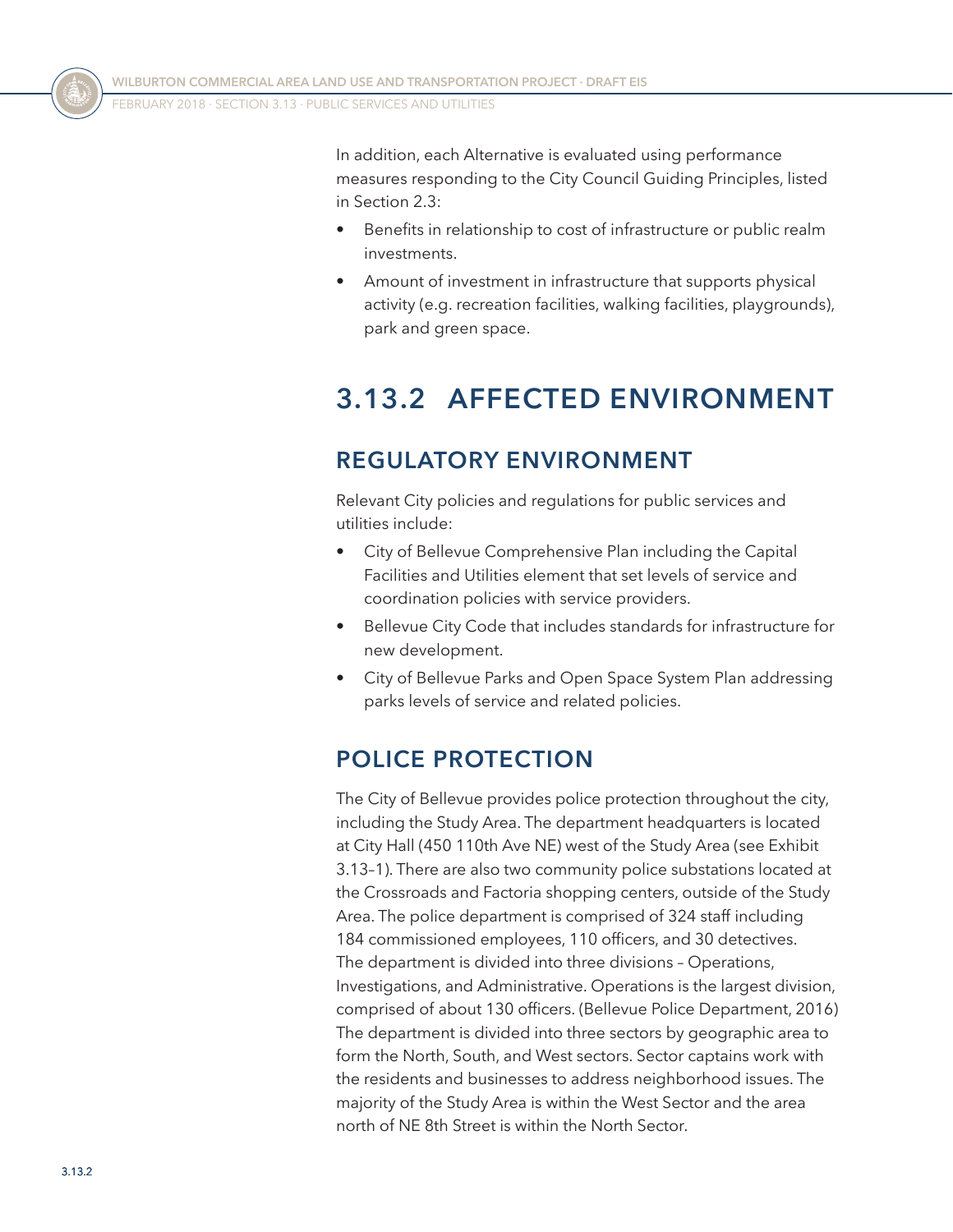

#### <span id="page-2-0"></span>**Exhibit 3.13–1** Public Services

*Source: City of Bellevue GIS, 2017*



Schools

Ł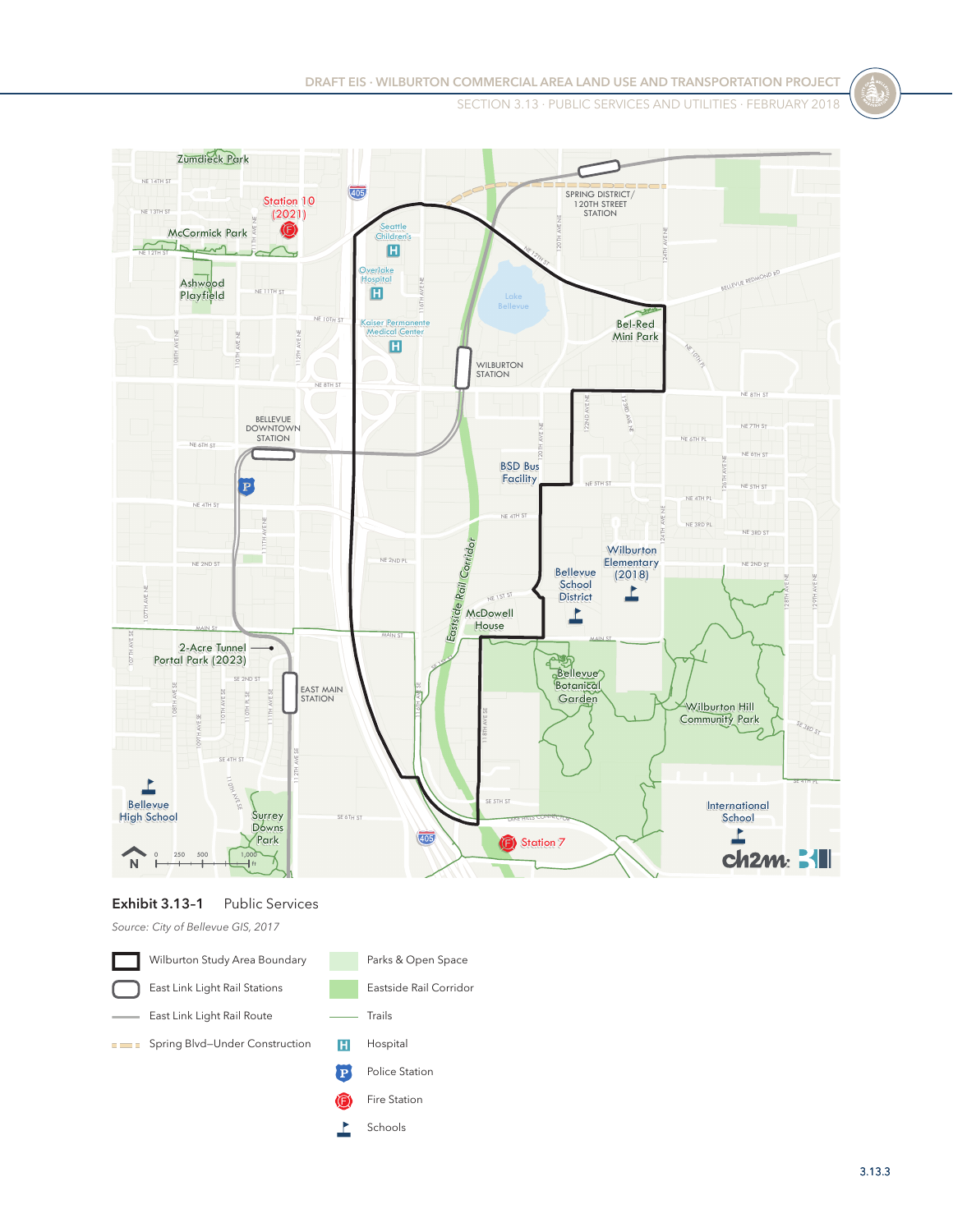| <b>YEAR</b> | <b>CALLS FOR SERVICE</b> | <b>RESPONSE TIME (MINUTES)</b> |
|-------------|--------------------------|--------------------------------|
| 2012        | 61,909                   | 3:44                           |
| 2013        | 63,278                   | 3:06                           |
| 2014        | 58,889                   | 3:08                           |
| 2015        | 64,351                   | 3:22                           |
| 2016        | 65,630                   | 3:38                           |

<span id="page-3-0"></span>**Exhibit 3.13-2** Bellevue Police Department Calls for Service and Average Priority One Response Times, 2012–2016

*Source: Bellevue Police Department, 2016*

[Exhibit 3.13–2](#page-3-0) provides information on the total calls for service from 2012 to 2016 and the average response times to Priority One calls, which include life threatening emergencies. The department's targeted response time for life threatening emergencies was 3:25 minutes. (City of Bellevue, 2017c) Calls for service have increased by six percent in the five-year period, and response times, while lower than 2012, has increased by 32 seconds since 2013.

#### **Police Department Planning**

The 2016 Annual Report notes a number of vacancies within the department and the challenge to fill these positions, including retirements and competition from other agencies. It is anticipated that the department needs to hire about 20 people per year for the next three to four years. (City of Bellevue, 2017c)

The police department conducts ongoing planning to ensure the ability to meet current and future needs for service. The Capital Facilities chapter of the City of Bellevue Comprehensive Plan notes the need to accommodate the increased demands for police. The current Capital Investment Program does not identify plans for improvements for police facilities. (City of Bellevue, 2015a)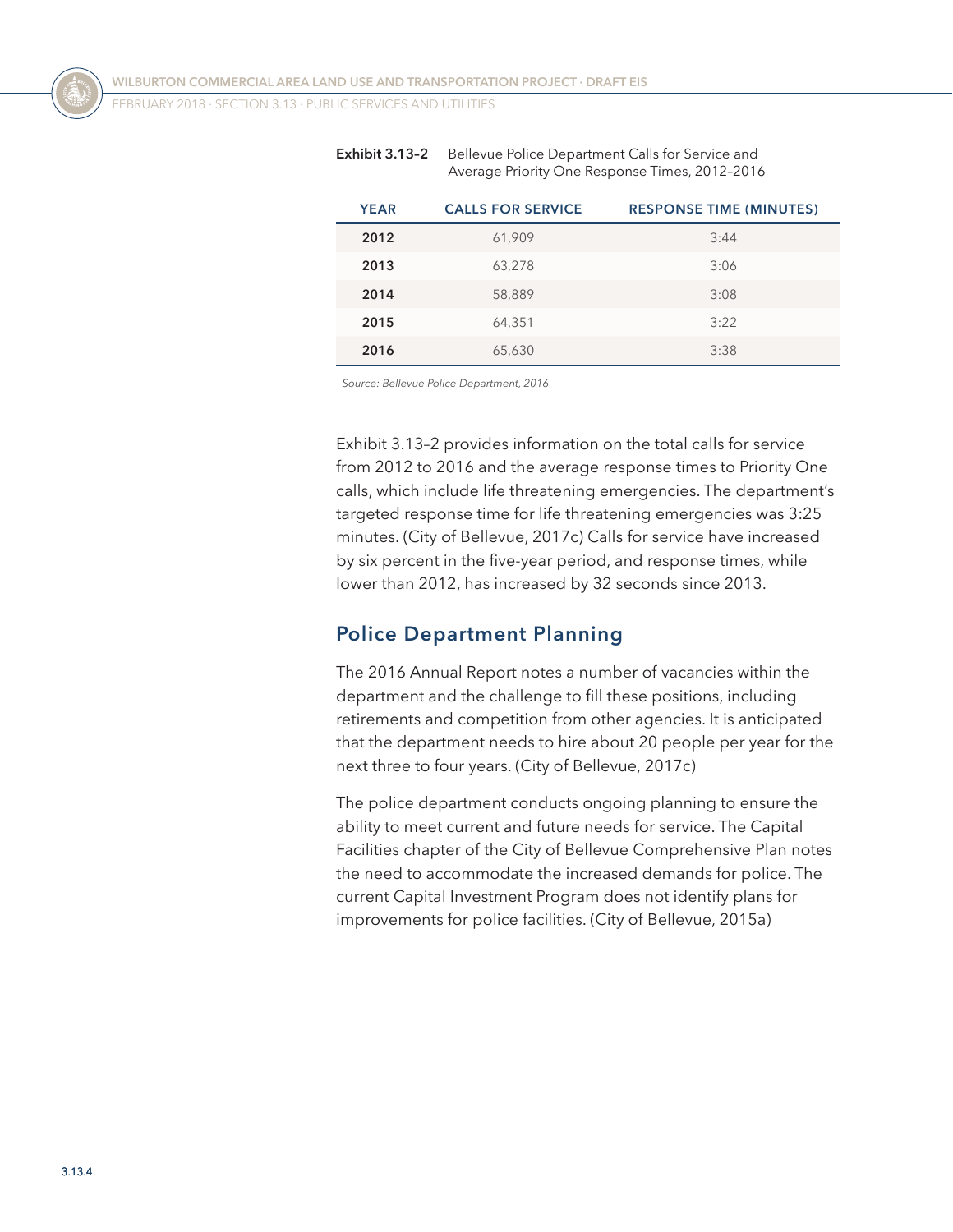### **FIRE PROTECTION AND EMERGENCY MEDICAL**

Fire protection and emergency medical in Bellevue is provided by the Bellevue Fire Department (BFD). Services provided by the BFD include fire suppression and prevention; emergency medical services (EMS), including Basic Life Support (BLS) and Advanced Life Support (ALS); Hazardous Materials Response; Specialized Rescue; Emergency Management; and Public Education. EMS is also provided by King County's Medic One stationed at the Overlake Hospital (see [Exhibit 3.13–3](#page-4-0)). The Fire Prevention Division of the BFD inspects new construction and redevelopment to ensure compliance with the International Fire Code.

#### <span id="page-4-0"></span>**Exhibit 3.13-3** Fire Stations within Study Area

#### **FIRE STATION STAFF STATION RESOURCES**

|       | Fire Engine 6, Aid Car 6, Eastside Hazardous<br>Materials Technician |
|-------|----------------------------------------------------------------------|
| $5 -$ | Fire Engine 7, Ladder Truck 1 (100' aerial ladder)                   |

*Source: Bellevue Fire Department, 2017*

The BFD is divided into nine response areas with a station located in each response area. These stations are staffed by at least 40 suppression personnel and nine advanced life support personnel working in 24-hour shifts on a three-shift schedule. (Bellevue Fire Department, 2017a) The Study Area encompasses response areas 6 and 7 with a station located in each response area. Most the Study Area is within Response Area 7, encompassing the Study Area south of NE 8th Street. Station 7 (11900 SE 8th Street), is located south of the Study Area (see [Exhibit 3.13–1](#page-2-0)). The northern portion of the Study Area is within Response Area 6 with Station 6 (1850 132nd Avenue NE). [Exhibit 3.13–3](#page-4-0) provides information on the fire stations within Response Areas 6 and 7. The two stations identified in [Exhibit](#page-2-0)  [3.13–1](#page-2-0) are the primary fire stations within the Study Area, but other stations would also respond to calls as needed.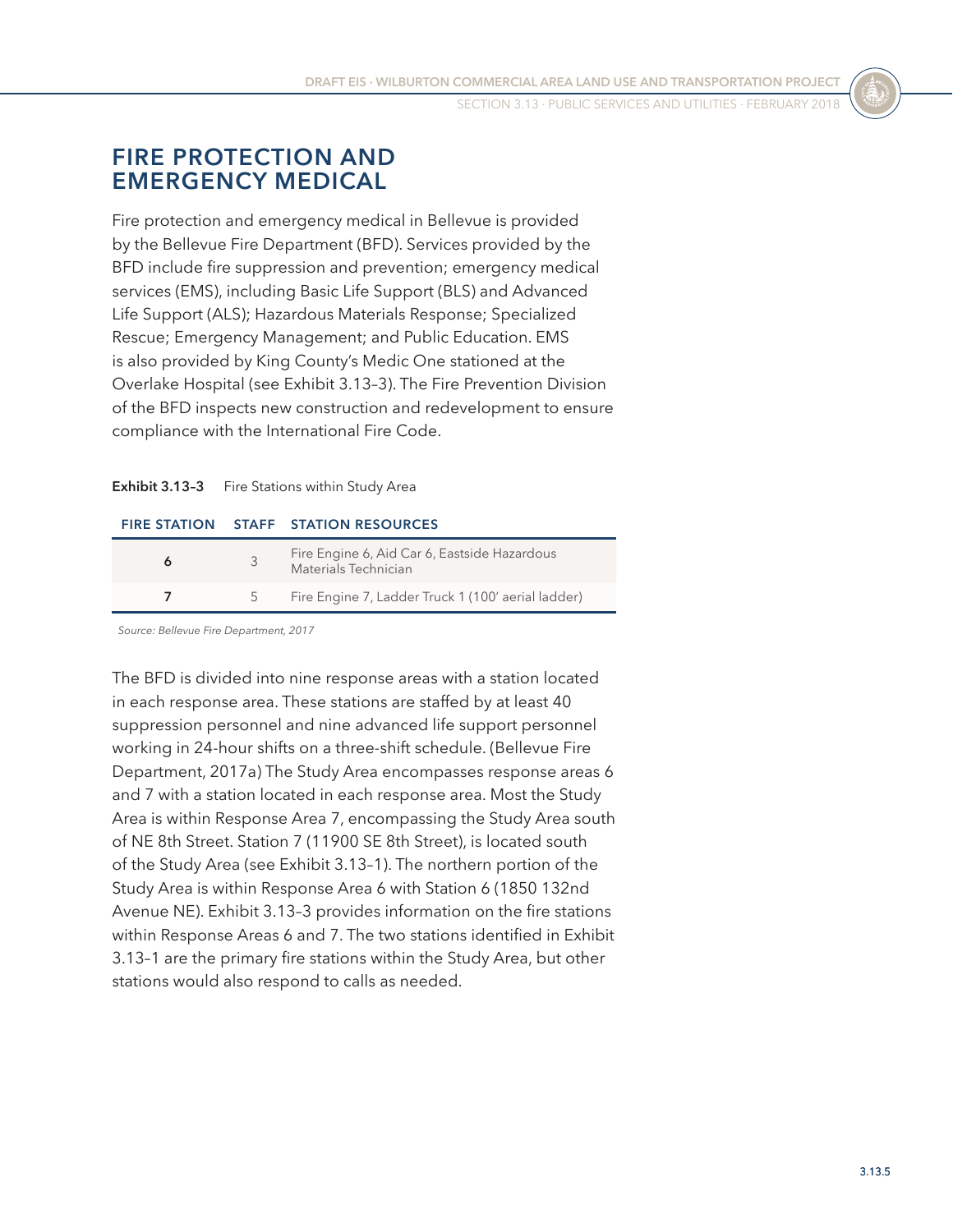### **Emergency Medical Facilities**

There are two emergency medical facilities within the Study Area, and a children's hospital within the Overlake Medical Tower (see [Exhibit 3.13–1](#page-2-0)). In addition, a King County Medic One is stationed at Overlake Hospital, and provides ALS services acting as a mobile emergency room. Emergency medical facilities located within the Study Area are:

- **Overlake Medical Center.** A general and acute care hospital, with 349 beds and employing approximately 2,500 people. The Seattle Children's Hospital at Overlake provides specialized services for children. Overlake Hospital is a Level III Trauma Center with a King County Medic One stationed at the hospital.
- **Kaiser Permanente Ambulatory Health Care Center.** An urgent care and medical center located approximately one block south of Overlake Hospital. Bellevue Medical center offers radiology and lab services in addition to specialty services.

### **Performance**

#### **Incident Response**

The annual calls for service have increased from 2014 to 2016, as shown in [Exhibit 3.13–4.](#page-5-0) Calls for service include responses to fire and EMS, and other calls including false alarms, service calls, patient assist, and non-injury. Most the incidents the BFD responds to, about 80 percent, are related to EMS.

[Exhibit 3.13–5](#page-5-1) provides information for Stations 6 and 7 on the number of incidents, and the number related to EMS.

#### **Exhibit 3.13–4**

Annual Calls for Service and Incident Counts, 2014–2016

| <b>YEAR</b> | <b>ANNUAL CALLS</b><br><b>FOR SERVICE</b> |
|-------------|-------------------------------------------|
| 2014        | 19,377                                    |
| 2015        | 20,018                                    |
| 2016        | 20,343                                    |

*Source: Bellevue Fire Department, 2016*

<span id="page-5-0"></span>**Exhibit 3.13–5**

<span id="page-5-1"></span>Annual Calls for Service and Incident Counts (EMS), 2014–2016

| <b>STATION #</b> | <b>TOTAL</b><br><b>INCIDENTS</b> | <b>EMS INCIDENTS</b> | <b>EMS % OF</b><br><b>TOTAL</b> |
|------------------|----------------------------------|----------------------|---------------------------------|
| Ô                | 1.767                            | 1.293                | 73%                             |
|                  | 693                              | 489                  | 71%                             |

*Source: Bellevue Fire Department, 2016*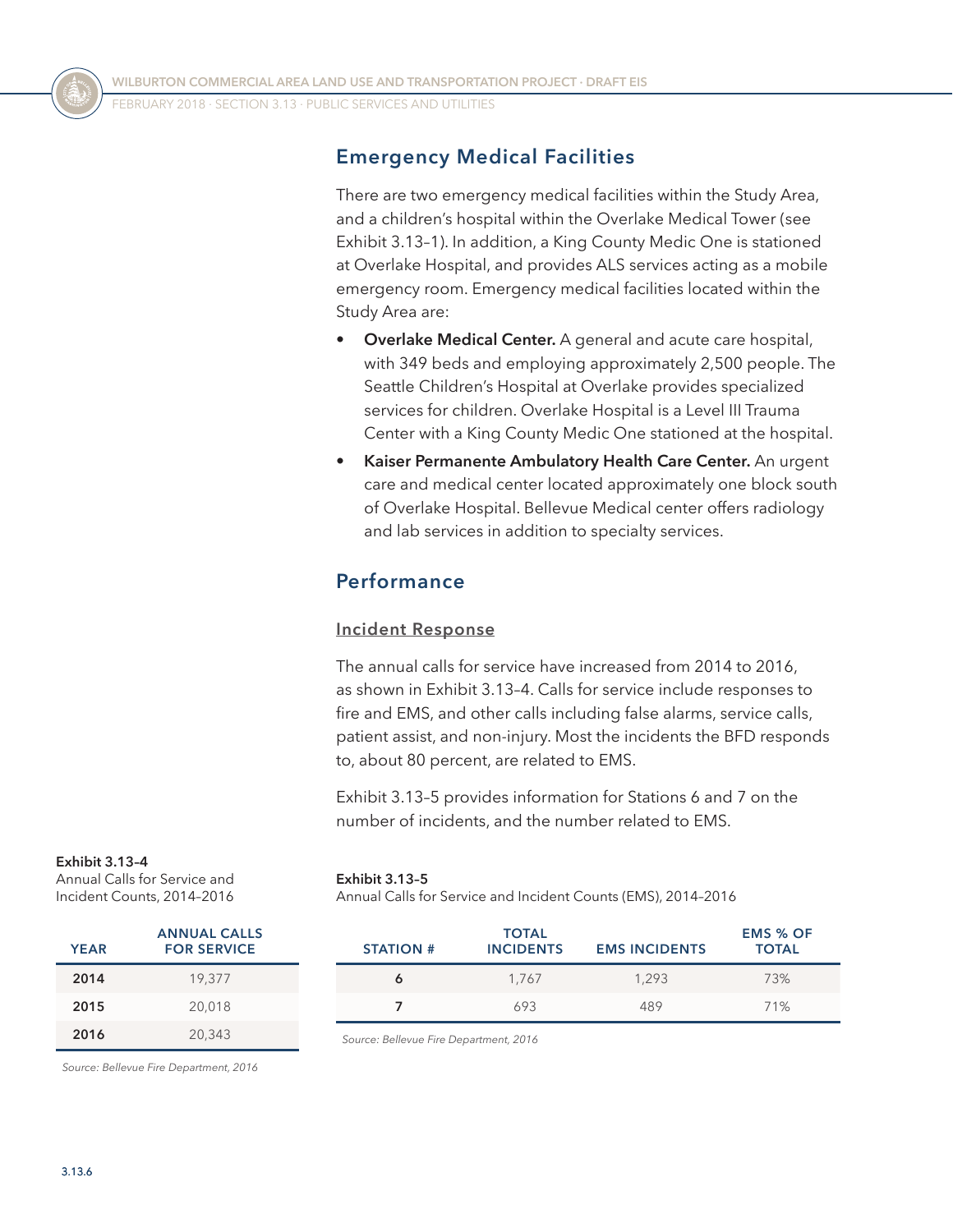### **Performance Measures**

The BFD established baseline performance standards as part of the 2012 Standards of Response Coverage Report. The performance standards are based upon the Total Response Time (TRT) which begins with the 911 call being answered, alarm handling, turnout time, and travel time, and ends when the responding unit arrives on-scene.

- TRT for Priority response EMS: the first unit should arrive in less than 8 minutes no less than 90 percent of the time.
- TRT for Priority response non-EMS: the first unit should arrive in less than 8 minutes 20 seconds no less than 90 percent of the time.
- TRT for first engine or ladder on full response (at least 15 personnel arrive on-scene) should arrive in less than 8 minutes no less than 90 percent of the time.
- TRT for 17-person effective firefighting force should arrive in less than 12 minutes no less than 90 percent of the time.

The BFD also has benchmark performance standards which depict the highest level of service and are used within the City's Safety Performance Measures. The benchmark performance standards reduce the arrive on-scene time to 6 minutes for EMS, non-EMS, and first engine or ladder and 10 minutes for the effective firefighting force.

In 2016, the BFD had an average response time of 5:42 and could respond to emergencies from call to arrival on scene in six minutes or less, 64.2 percent of the time. (Bellevue Fire Department, 2016) For 2015, the average response time for Station 7 was 6.2 minutes and for Station 6 was 5.5 minutes.

### **Fire Department Planning**

The Fire Facilities Levy was passed in 2016, which will fund a number of fire projects. The following projects have been identified in the Capital Investment Plan (CIP):

• Construction of a new fire station (Station 10) to be located immediately northwest of the Study Area on the west side of 112th Avenue NE and NE 12th Street (see [Exhibit 3.13–1](#page-2-0)). This location was selected based on coverage gaps, site access, traffic impacts for Medic One, and land use impacts. Station 10 will provide critical services to areas in downtown, BelRed, and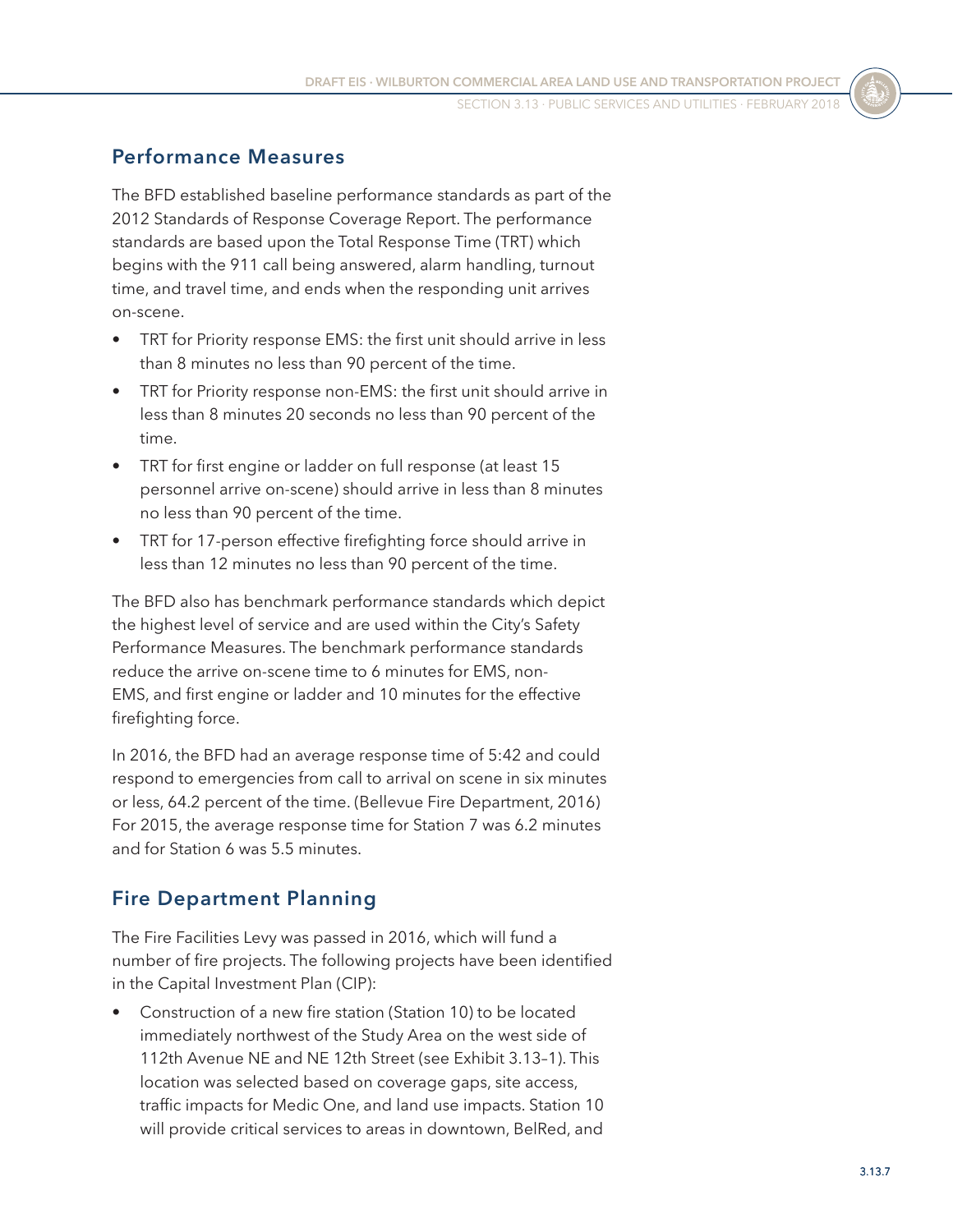West Bellevue, and will allow the current nine stations to better serve neighborhoods. The City has begun property acquisition for the site, and has targeted 2021 for occupancy.

- Replacement of Station 5 in NW Bellevue.
- Expansion of the Public Safety Training Center site located north of the Study Area in the BelRed neighborhood.

In addition to the improvements outlined in the Capital Facilities Plan, the Fire Department Facilities Master Plan identifies the need to remodel Station 7 and to replace Station 6 at a larger site, to accommodate possible future expansion as a Taskforce Station.

### **PARKS AND RECREATION AREAS**

The City of Bellevue owns and maintains 2,700 acres of parks and open space and over 80 miles of trails. There is one park and a trail system within the Study Area. [Exhibit 3.13–6](#page-7-0) provides information on the parks and trails located inside and within about 1/3 mile of the Study Area. Locations are illustrated in [Exhibit 3.13–1](#page-2-0). In addition, most streets within the Study Area includes sidewalks on both sides of the roadway. Through a partnership between the City of Bellevue and the Bellevue School District, school properties are also used to meet recreational needs for residents. There are no schools in the Study Area; however, the opening in 2018 of the Wilburton Elementary School at 12300 Main Street (see [Exhibit](#page-2-0)  [3.13–1](#page-2-0)) will provide new recreational opportunities.

| <b>NAME</b>                                      | SIZE (AC) | <b>AMENITIES</b>                                         |
|--------------------------------------------------|-----------|----------------------------------------------------------|
| <b>Bel-Red Mini Park</b>                         | 0.31      | Picnic area                                              |
| <b>McDowell House</b><br>(formerly Paxton House) | N/A       | Open space, historic society<br>offices                  |
| <b>Wilburton Hill</b><br><b>Community Park</b>   | 105.49    | Soccer field, ball field, children's<br>play area, trail |
| Bellevue Botanical Garden <sup>1</sup>           | N/A       | Garden displays, wetlands, trails.                       |
| <b>McCormick Park</b>                            | 2.83      | Sitting area, flower gardens, trails                     |
| Lake to Lake Trail and<br><b>Greenway System</b> | N/A       | 10-mile trail system connecting<br>nine parks            |

<span id="page-7-0"></span>**Exhibit 3.13–6** City of Bellevue Parks Within 1/3 Mile of the Study Area

*1 Bellevue Botanical Garden is located within the boundaries of the Wilburton Hill Community Park. Source: Bellevue Parks & Recreation, 2016*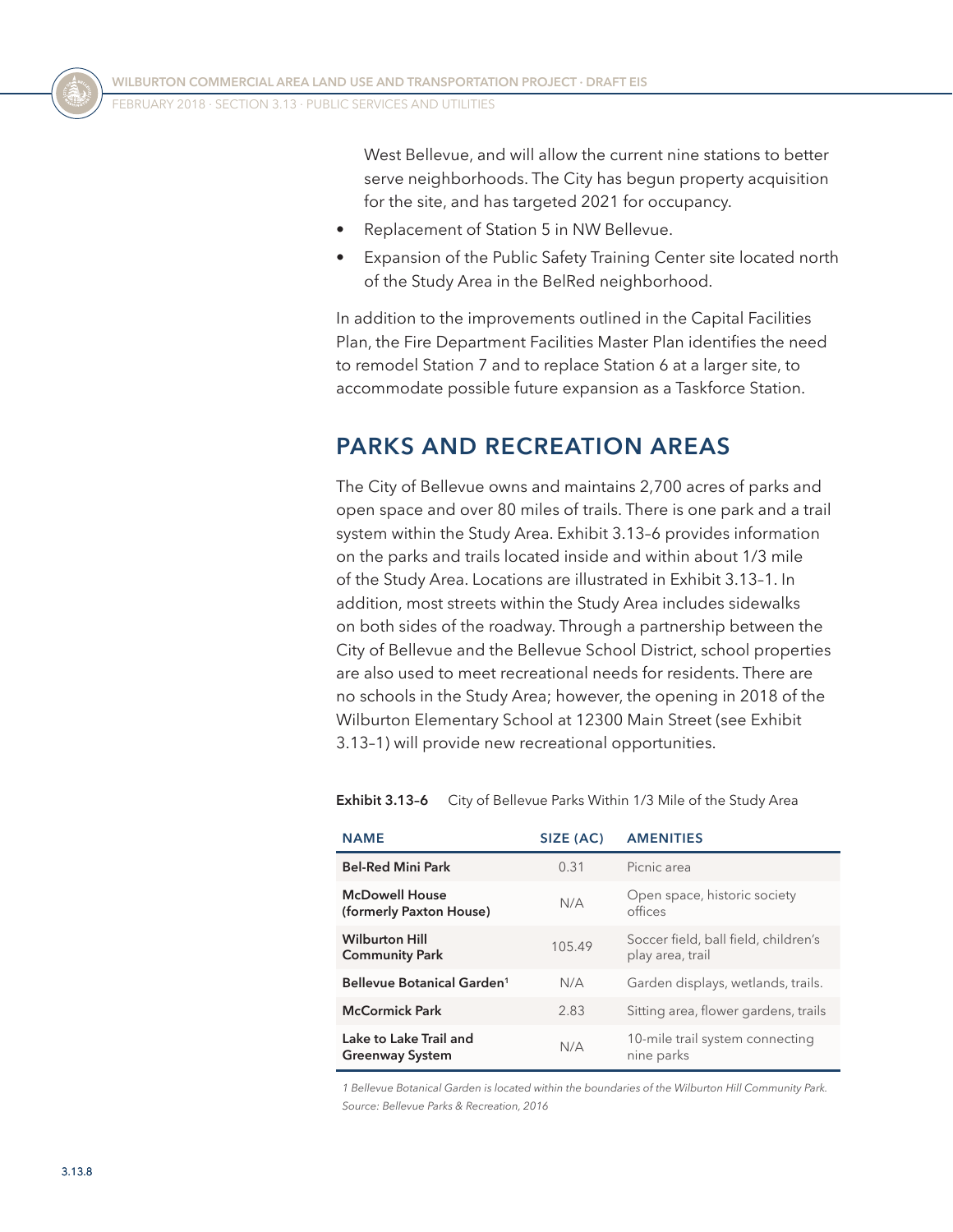Planned parks and open space facilities in the Study Area include the Grand Connection and the Eastside Rail Corridor (ERC). Interfacing with the ERC creates an opportunity to connect a regional (ERC) and local (Grand Connection) pedestrian and cyclist route. (City of Bellevue, 2016c)

- The **Grand Connection** is a planned pedestrian-oriented, non-motorized corridor that is anchored on the west at the waterfront of Lake Washington at Meydenbauer Bay Park. From there the route passes through Old Bellevue, the Downtown Park, the Bellevue Way grand shopping street, Pedestrian Corridor, the transit center, convention center, and ultimately spanning across I-405 and interfacing with Wilburton and anchored on the east at the ERC. It is envisioned as a unique and defining urban design experience. The Grand Connection will create new opportunities for public space, connectivity, and placemaking while promoting social engagement, the arts, and recreation. (City of Bellevue, 2016b)
- The **Eastside Rail Corridor** extends between Renton and Snohomish, passing thorough Bellevue, Kirkland, Woodinville, and portions of unincorporated King County. The ERC is owned and managed by King County, the cities of Kirkland and Redmond, Sound Transit, and Puget Sound Energy. Within the Study Area, Sound Transit owns the section north of NE 4th Street and King County owns the section to the south. (City of Bellevue, 2016c) A preferred alternative has been selected for the trail, and design of the segment through Wilburton is expected in the fall of 2017. The segment through Wilburton will be on the railbed south of NE 8th Street and to the north will be aligned off the railbed. The design also includes a trail bridge crossing NE 8th Street.

The *Parks and Open Space System Plan (Parks Plan)* (City of Bellevue, 2016e) notes that the northern end of the Wilburton neighborhood lacks neighborhood-scale facilities that are within an approximate 1/3-mile walking distance. As illustrated in [Exhibit](#page-2-0)  [3.13–1](#page-2-0), there are few parks within 1/3 mile in the northern portion of the Study Area. There are parks west of I-405, and while there are connections to these parks, the crossing of numerous busy roadways may result in walking times greater than 10 minutes, which may limit usage by area residents. The Plan notes that the area would benefit from future park and trail development in the BelRed neighborhood north of the Study Area as increases in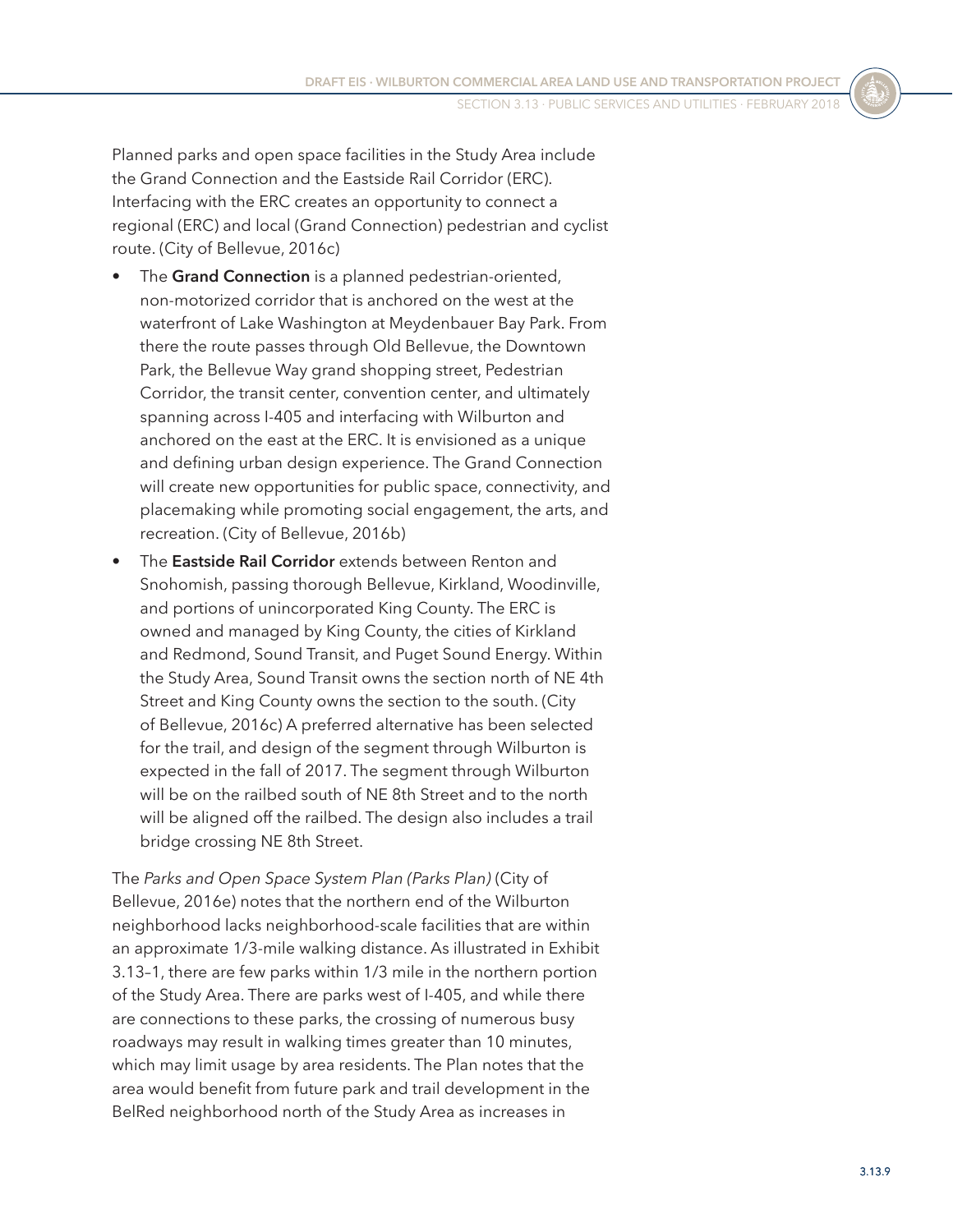residential population occurs with anticipated development. The Parks Plan also notes the that major park facility initiatives include acquiring land to add neighborhood parks in Wilburton and development of existing underdeveloped properties.

### **Performance**

Bellevue has moved away from the level of service calculation of acres per thousand residents to a system that uses local public opinion and park and trail service area/accessibility standards. Information is collected based upon survey information. The three service measures that Bellevue uses are:

- Individual Active Participation—measured by the percent of population that participates in one or more active outdoor activities.
- Public Satisfaction—measured by the percent of population satisfied with the condition of existing park and recreation facilities.
- Walkable Access Service Area—measured by the percent of households within 1/3 mile (10-minute walk) of a park or trail access point.

Based upon a survey conducted in 2015, (City of Bellevue, 2016e), 60 percent of Bellevue residents have used a park facility in the past 12 months for active use; 90 percent were satisfied with parks and park facilities; and 86 percent were within 1/3 mile walk of a park from their home.

### **Parks Planning**

#### **Capital Investment Program**

The Grand Connection and the ERC are both identified in the 2015– 2021 Capital Investment Program (CIP), which includes funding related to the conceptual design of each. There are no other parks or open space facilities identified in the CIP for the Study Area.

#### **Comprehensive Plan and Subarea Plans**

The Parks, Recreation, and Open Space chapter of the City of Bellevue Comprehensive Plan includes goals and policies related to parks and open space in the Study Area, including policies specific to the ERC and collaboration with King County, Sound Transit, and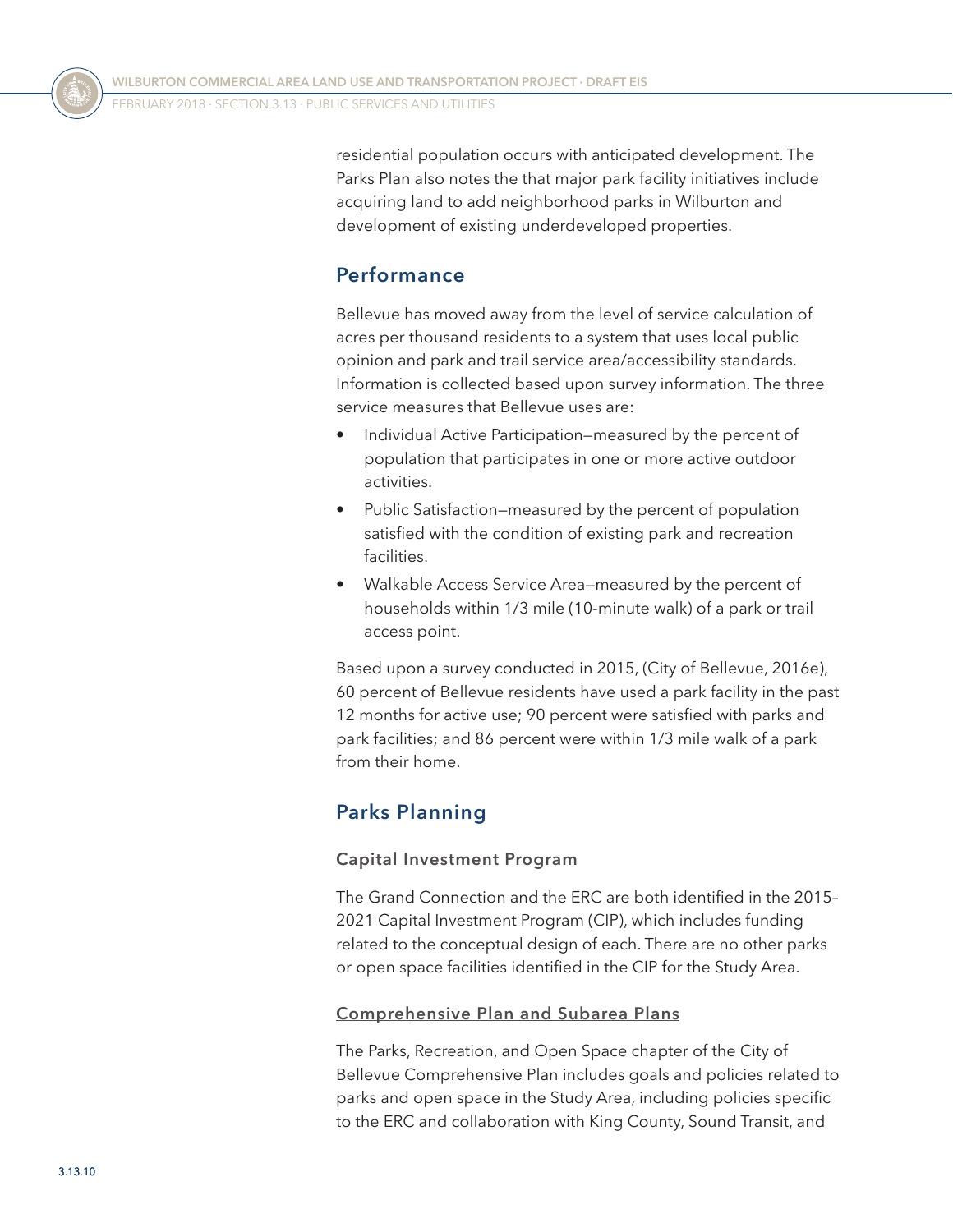neighboring jurisdictions in the planning and development of the trail system.

The Wilburton/NE 8th Street Subarea Plan includes goals and polices for Parks, Recreation, and Open Space that focus on facilities outside of the Study Area, but does include a policy related to the preparation of design for proposed parks with the participation of the community affected and served. Planning for both the Grand Connection and ERC includes public involvement opportunities.

The Parks Plan describes connecting the waterfront with the ERC trail through Downtown and over I-405. The Plan identifies seven focus areas to help meet the needs of Bellevue residents. Of these, there are three areas where Capital Project Objectives overlap with the Study Area:

#### *Open Space, Greenways, Wildlife Corridors & Trails*

• Opportunity to Acquire, Develop, and Enhance/Preserve Greenway Connections/Extensions including the Eastside Rail Corridor

#### *Park Facilities—Neighborhood and Community Parks*

• Opportunity to Acquire and Develop neighborhood parks in Wilburton

#### *Urban Parks System*

• Opportunity to Acquire, Develop, and Enhance/Preserve the Grand Connection

### **SCHOOLS**

The Bellevue School District serves most of Bellevue, including the Study Area. It also serves the communities of Clyde Hill, Medina, Hunts Point, Yarrow Point, Beaus Arts, and portions of the cities of Issaquah, Kirkland, Newcastle, Redmond, and unincorporated King County. Although there are currently no public schools in the Study Area boundaries, Wilburton Elementary (K-5) will open in 2018 east of the Study Area (see [Exhibit 3.13–1](#page-2-0)). Its attendance boundary will serve the Study Area, drawing from the Woodridge, Clyde Hill, and Enatai elementary schools. The school will have capacity for about 650 students. [Exhibit 3.13–7](#page-11-0) provides information on the schools with attendance boundaries that overlap the Study Area. There are no private schools located in the Study Area.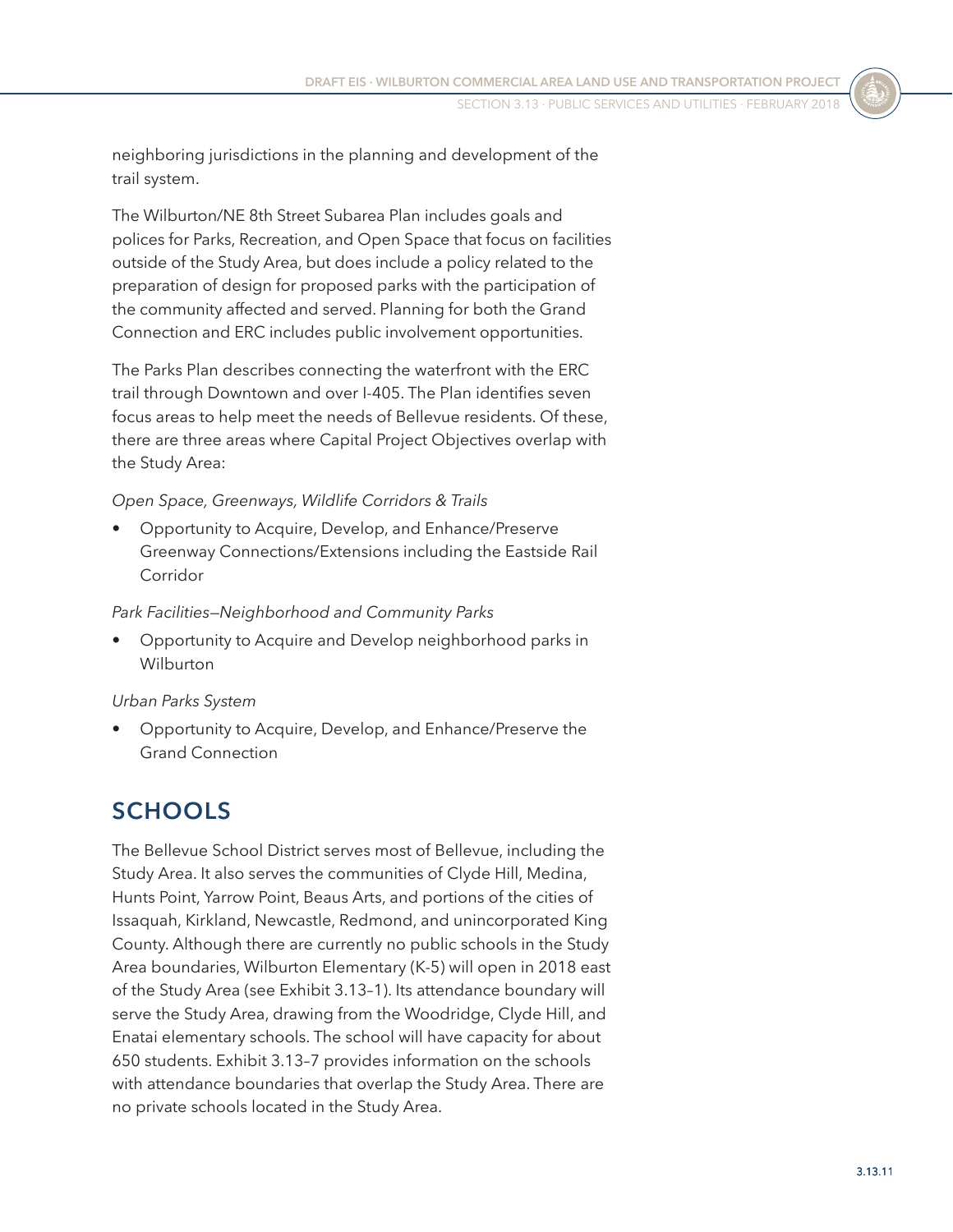<span id="page-11-0"></span>

| <b>NAME</b>                  | <b>GRADES</b> | <b>ENROLLMENT (2015-2016)</b> |
|------------------------------|---------------|-------------------------------|
| <b>Woodridge Elementary</b>  | $K-5$         | 648                           |
| <b>Chinook Middle School</b> | $6 - 8$       | 1.028                         |
| <b>Bellevue High School</b>  | $9 - 12$      | 1.629                         |

**Exhibit 3.13–7** City of Bellevue Public Schools Near the Study Area

*Source: Washington Office of Superintendent of Public Instruction, 2017*

Within the Study Area the Bellevue School Transportation Department has a school bus parking lot (see [Exhibit 3.13–1](#page-2-0)). The school district provides transportation to those students that are outside of a one-mile walk boundary. In 2016 the school district had about 2,000 employees, consisting of about 1,100 teachers and 900 support staff (Bellevue School District, 2016). The offices of the Transportation Department and the Facilities Department, responsible for maintaining and operating buses, are located just outside and adjacent to the eastern boundary of the Study Area near the intersection of 120th Avenue NE and NE 5th Street.

In addition to traditional schools, Bellevue School District includes four Choice Schools which focus on languages and culture for grade K-5 and project-based learning techniques and internships for grades 6-12. Enrollment into Choice Schools takes place through an application (and lottery) selection process each year. None of the schools are within the Study Area, but the International School (6-12) is located southeast of the Study Area in the Wilburton residential neighborhood (see [Exhibit 3.13–1](#page-2-0)).

Enrollment in the Bellevue School District for school year 2016/2017 was about 20,000 students; over the past 10 years, enrollment has increased by about 3,500 students. The school district is forecasting enrollment at 20,355 for school year 2017/2018 (Bellevue School District, 2017). In the 2015 Draft Facilities Strategy (2015 – 2022), enrollment was forecasted to continue to increase to over 23,000 by 2024. The document also notes that the school district has anticipated this growth and has been ensuring the ability to accommodate. (Bellevue School District, 2015)

### **Facilities Planning**

Enrollment in the school district reached a high point in 1976 and then declined to a low in 1990. The district has now had continued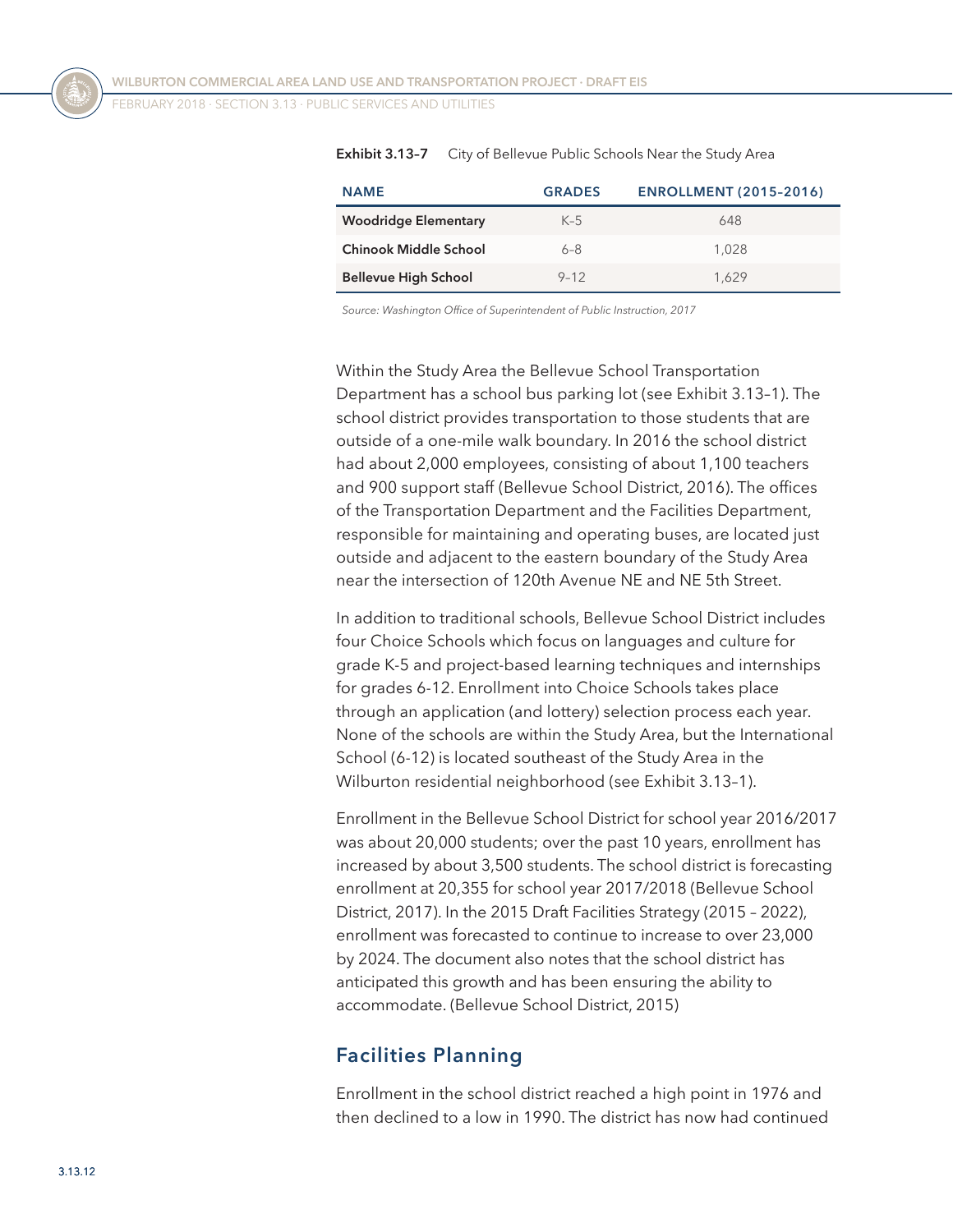growth due to increasing births, larger families, in-migration, and other factors. The district has developed a long-term facilities strategy to address needs over an 8- to 10-year period. Strategies include constructing new space to serve a growing population. In February 2014, a \$450 million bond measure was approved that will fund the rebuilding of five elementary schools and one middle school, and the construction of two new schools. This is the third school district bond measure since 2002 to provide funding to rebuild and construct schools, to address increasing enrollment.

### **UTILITIES**

This section provides information on water, wastewater, and solid waste, which are all managed by the City of Bellevue. Regulated electrical and gas utilities are discussed in Section 3.11 Energy.

### **Water**

The City of Bellevue Utilities Department provides drinking water to over 37,000 customers and maintains about 620 miles of water main pipes, 22 pump stations, and 25 active reservoirs. Bellevue purchases water from Seattle Public Utilities through the Cascade Water Alliance. The water sources are the Tolt River and Cedar River watersheds. The service area served by the City of Bellevue Utilities Department includes most of Bellevue; all of Clyde Hill, Medina, Yarrow Point, and Hunts Point; and small parts of Issaquah, Kirkland, and unincorporated King County. There are no pump stations, wells, or reservoirs located in the Study Area. The Study Area is typically served by two reservoirs (Clyde Hill 390 and Cherry Crest) and when demand is high, additional capacity is provided by two other reservoirs (Meydenbauer and Woodridge). Within the Study Area water mains greater than 12 inches are illustrated in [Exhibit 3.13–8.](#page-13-0)

Water usage per capita in Bellevue has declined in the last decade, going from about 84 gallons per person per day to about 70 gallons per person per day in 2014, well below the levels estimated for single-family and multifamily residences in the 2006 Water Comprehensive Plan. (City of Bellevue, 2016i) To estimate future water demands, the 2016 Water System Plan used population and land use projections developed by the Bellevue Planning and Community Development Department and applicable planning agencies outside Bellevue. The plan also notes the service area is projected to increase with most growth anticipated in the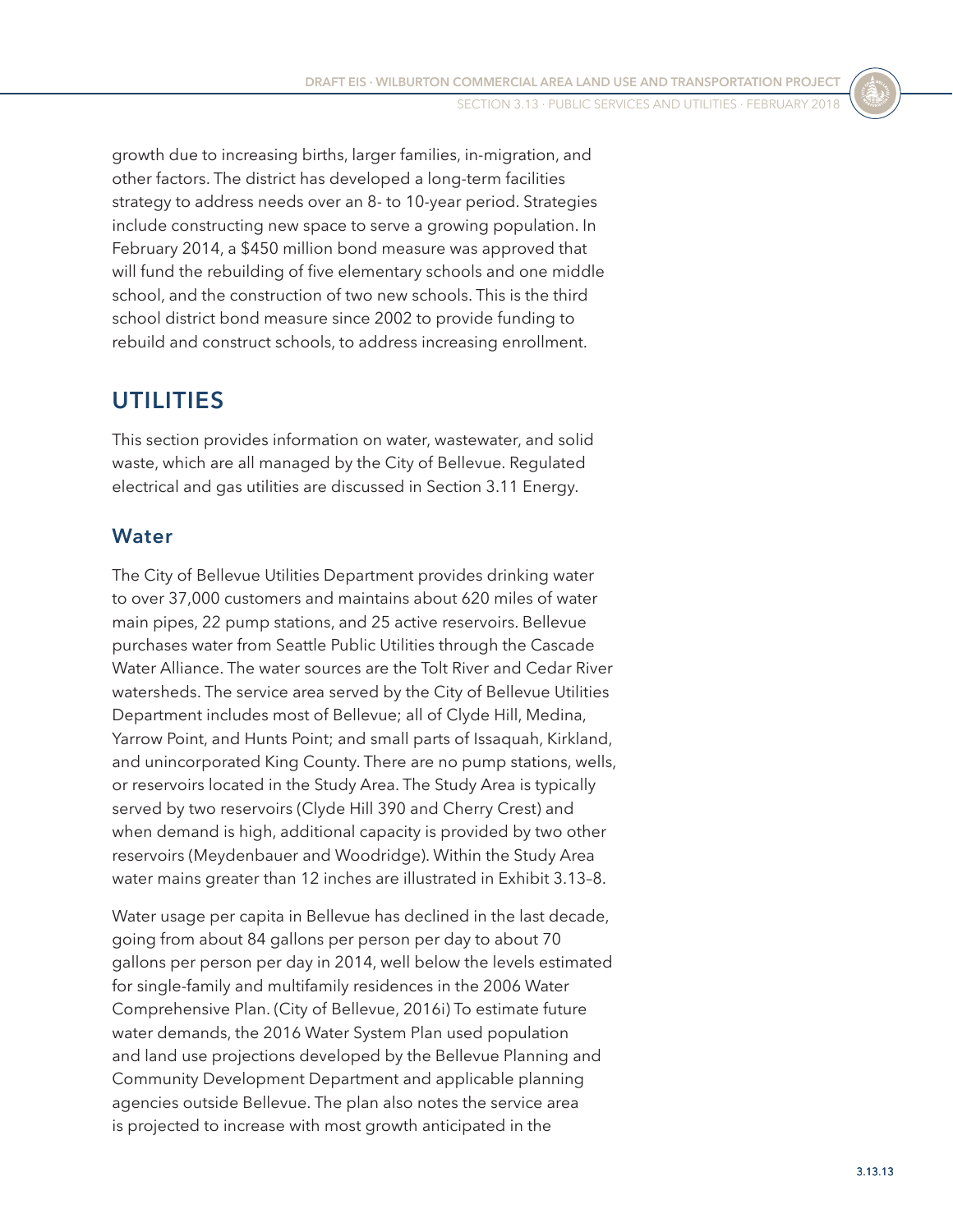Ľ 405 --SPRING DISTRICT/ 120TH STREET STATION 120TH AVE NE 11<br>NE 11<br>NE 11 ß **McCormick** NE 12TH ST NE 12TH ST  $P \rightarrow P$ BELLEVUE REDMOND RD 116TH AVENUE **Movfield** Pl<mark>a</mark>yfield Lake **Playfield** Lake Bellevue 108TH AVE NE 1<br>T 110TH AVE NE œ a. 哩 WILBURTON STATION نع.. tion.<br>The control NE 8TH ST 123RD AVE NE BELLEVUE <mark>(U</mark><br>DOWNTOWN<br>STATION 120TH AVE NE 4TH ST 1<br>T NE 4TH ST . . . . NE 2ND PL NE 2ND S Eastside Rail Corridor **NE 1ST ST** T MAIN ST  $\mathbb{R}$ MAIN ST SE 1 ST ST 1<br>T<br>F<br>F<br>F 116TH AVE SE EAST MAIN STATION Wilburton Hill Community Park 11<br>T ï. Surrey Ĭ  $\frac{1}{405}$ Downs Park Ħ **ch2m: 311** 0 250 500 1,000<br><del>decident to the f</del>t  $N$  $\ddot{}$ 

#### <span id="page-13-0"></span>**Exhibit 3.13–8** Utilities

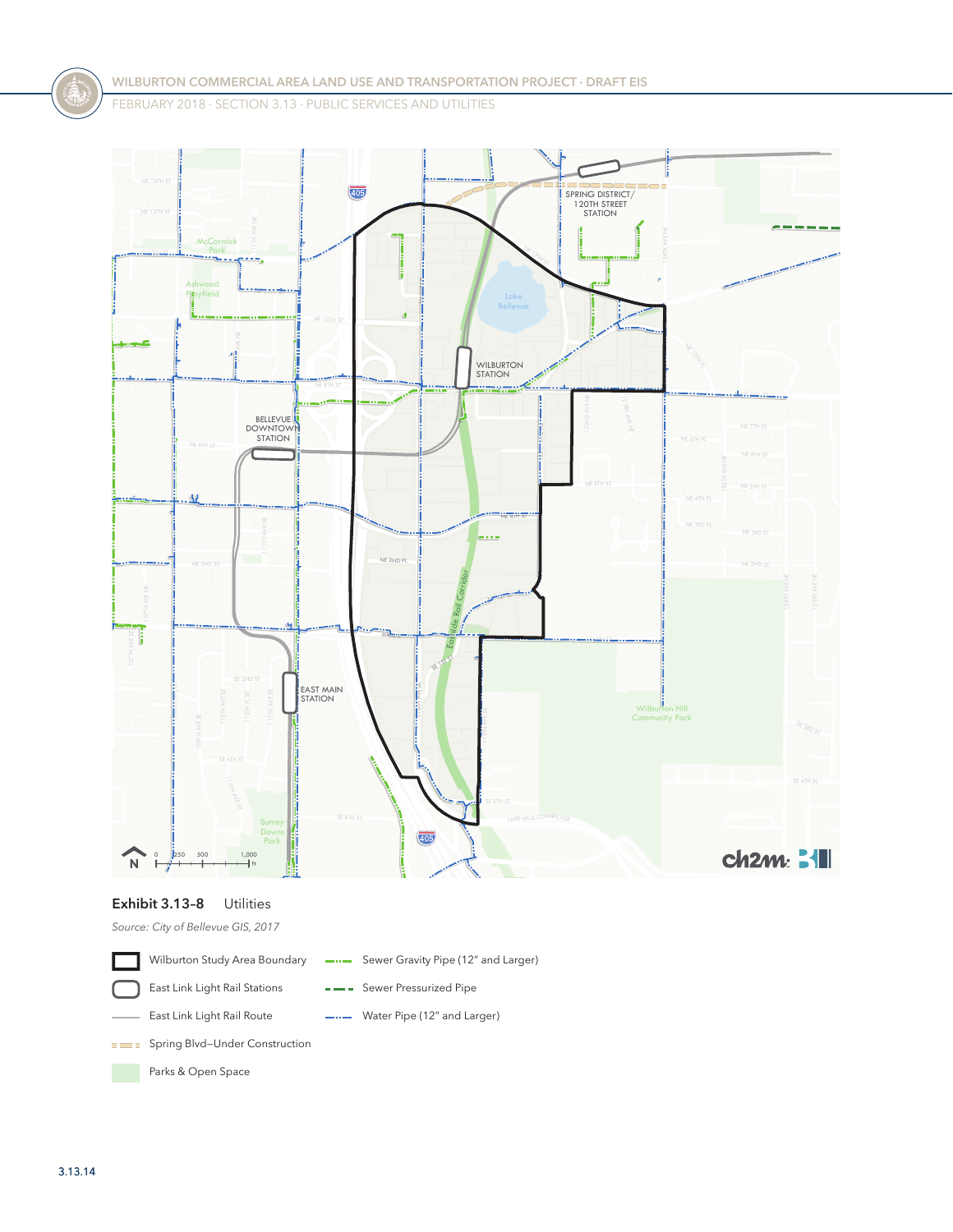Downtown and BelRed Subareas. These projections consider the Bellevue Comprehensive Plan and are consistent with PSRC forecasts. Bellevue coordinates with Cascade Water Alliance to meet future water supply and treatment needs, and the following CIP (2015–2021) projects have been established to meet future needs for storage, supply inlet capacity, and transmission capacity:

- Increase Reservoir Storage for West Operating Area (CIP Plan No. W-103, not yet constructed). Construction of drinking water storage for anticipated population growth in the Downtown, BelRed, and Wilburton areas. Improvements include upgrades to transmission lines in NE 8th Street and at SE 7th and 140th Avenue SE.
- New Water Inlet Station (CIP Plan No. W-104, not yet constructed). New inlet station from the regional water supply system to provide sufficient drinking water for growth in Downtown, BelRed, and Wilburton areas.
- Water Facilities for NE 4th Extension (CIP Plan No. W-106, not yet constructed). Constructs about 1,400 feet of new 16-inch watermain.

The 2016 Water System Plan evaluated the viability of using reclaimed water, but it was not found to be feasible due to the decentralized locations of potential irrigation customers and the cost of building transmission pipelines. Bellevue is in the process of installing smart water meters at residences and businesses, and information on usage will be available to customers to help them manage water use.

The City of Bellevue and Cascade Water Alliance have multiple measures to encourage water conservation, including a tiered rate structure that increases rates as water use increases and applies higher rates to irrigation meters; and gardener classes, natural yard care classes, school programs, and school demonstration projects to encourage water conservation. Cascade Water Alliance programs to promote use of higher efficiency fixtures in residential and commercial buildings include the WaterSense Partnership with the Environmental Protection Agency, the Built Green & WaterSense New Homes Incentive Program, and commercial fixture installation.

#### **Wastewater**

The City of Bellevue Utilities Department maintains a wastewater system that includes about 525 miles of sewer mains, 130 miles of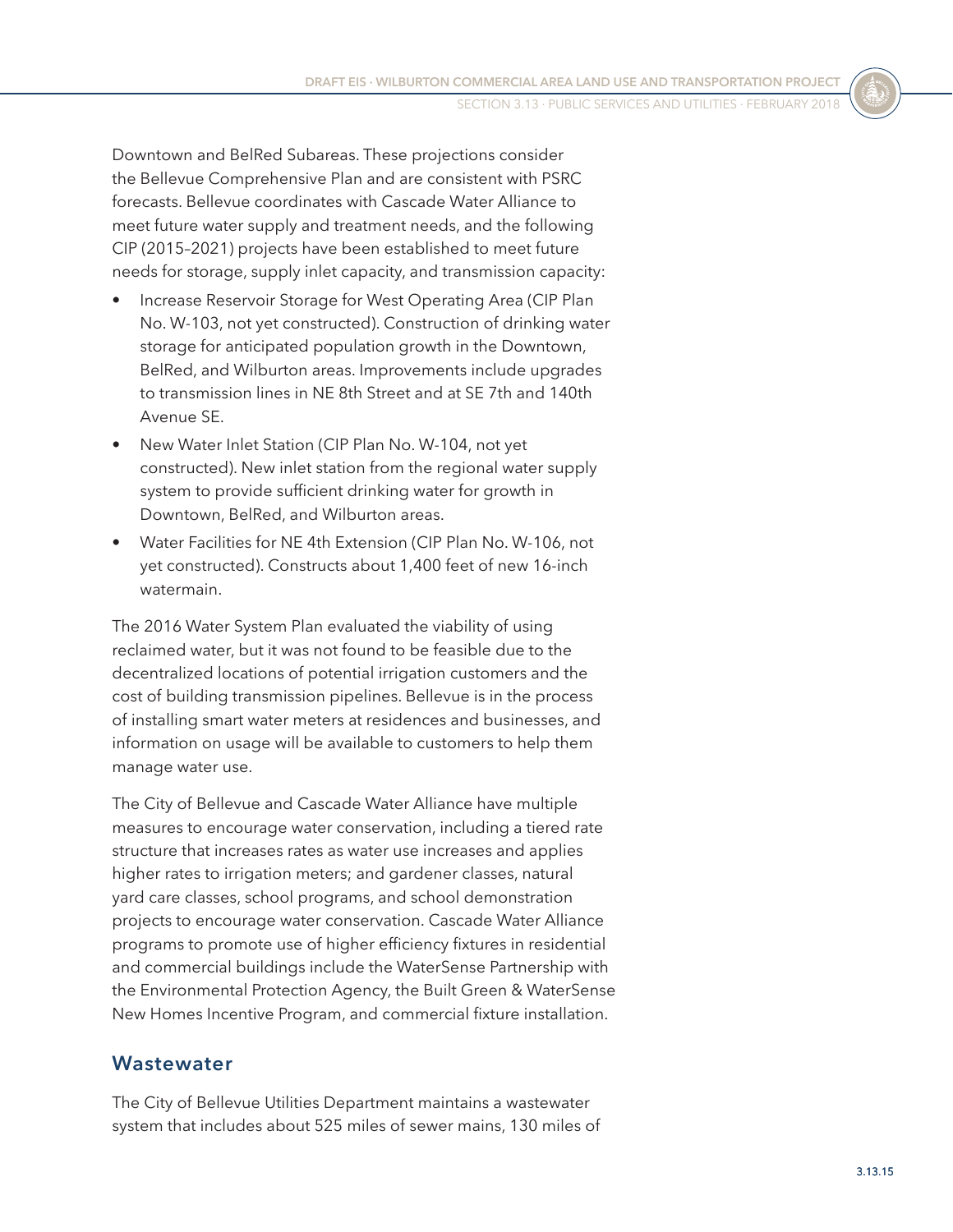service stubs, 10 flush stations, and 36 pump stations that provide service to about 37,000 customers. Wastewater is conveyed to King County pipes and transported for treatment at the King County Wastewater South Treatment plant in Renton prior to discharge into Puget Sound. The service area served by the City of Bellevue Utilities Department includes Bellevue, Clyde Hill, Medina, Yarrow Point, Hunts Point, Beaux Arts, and small parts of Issaquah and unincorporated King County. The Study Area is located within the Mercer Slough and Lake Bellevue sewer basins. The Wilburton Pump Station is located just south of the Study Area at 1331 118th Ave SE and was rehabilitated in 2016. Renewal and replacement of sewer lines and stubs is ongoing, as the average age of the wastewater system is over 50 years old.

The 2015 Wastewater System Plan plans for growth through 2030, and assumes an annual growth rate of about 0.9 percent for population and about 1.9 percent for employment within the service area. It also assumes a flow rate of 65 gallons per capita per day for residential uses and 25 gallons per capita per day for non-residential uses, which is based on actual wet-season billings from 2005 to 2012. These growth rates are based on PSRC's 2006 Small Area Forecast for the city's Transportation Analysis Zones within the service area. Most of the population growth is expected to occur in multifamily buildings. (City of Bellevue, 2016i) The potential for some of this growth to occur through redevelopment was considered in the city's modeling of flow demand, and Wilburton was identified as an area that could be rezoned with increased density, which would increase the flow demand for this area. Projects included in this plan and in the 2015–2021 CIP to increase capacity in the Study Area include:

- Wilburton Pump Station Improvements (CIP Plan No. S-16, estimated completion in 2021): Rehabilitation of existing Wilburton Pump Station.
- Bellefield Pump Station Capacity Improvements (CIP Plan No. S-53, completed in 2016). Larger pump station to meet increased future projected sewer flows in the Central Business District. Although located outside of the Study Area, this would still provide benefits.
- Wilburton Sewer Capacity Improvements (CIP Plan No. S-60, estimated completion 2017). Replaces about 4,300 feet of existing 8-inch to 16-inch sewer lines with 12- to 30-inch pipelines.
- Utility Facilities for 120th Ave NE Improvements (CIP Plan No. S-63, completed in 2016): A new sewer pipe was constructed in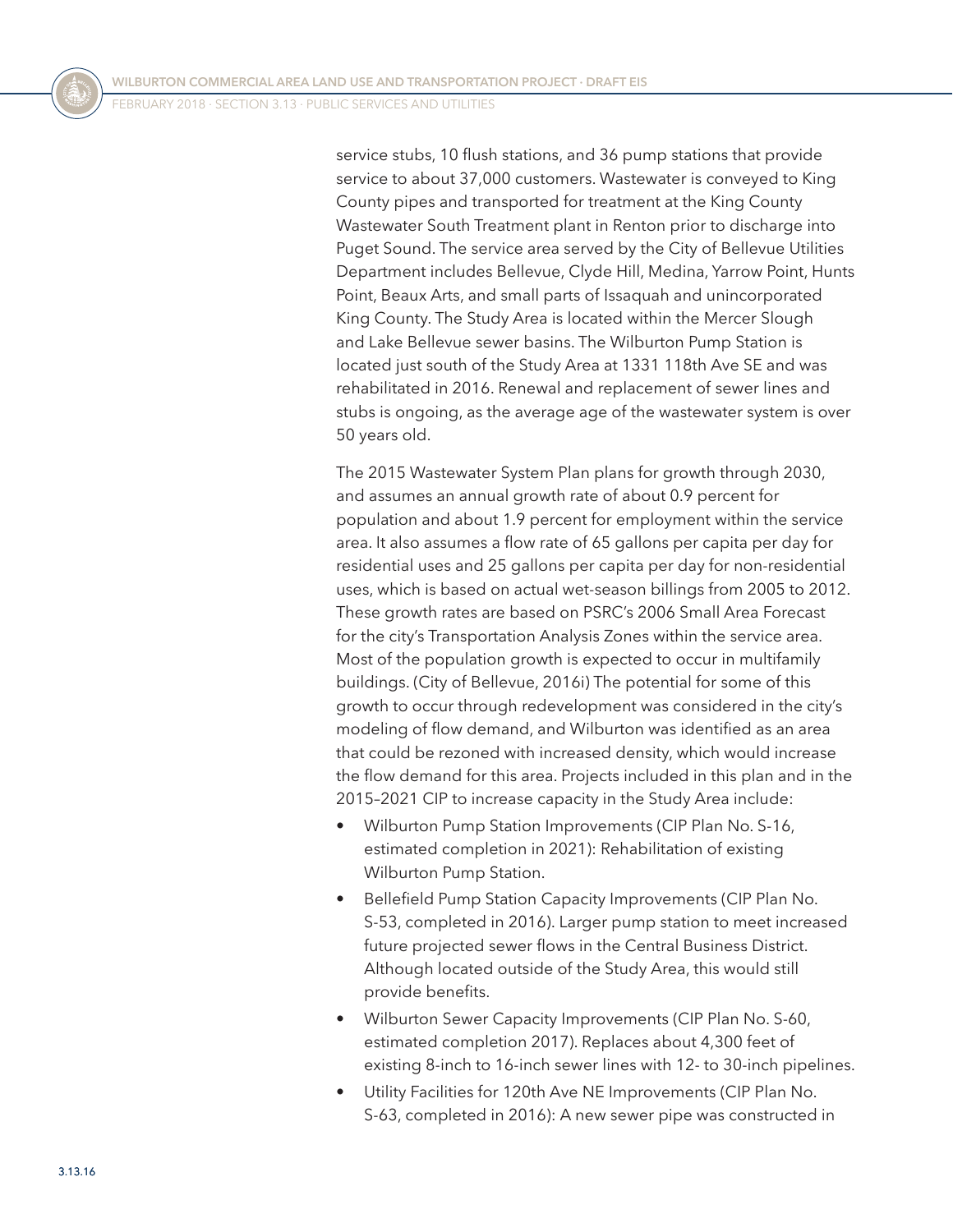conjunction with street improvements to 120th Ave NE between NE 12th Street and NE 8th Street.

### **Solid Waste**

Bellevue contracts with Republic Services for collection of garbage, recycling, and organics from residents and businesses, citywide litter pickup, and customer service and billing. The city manages the solid waste collection contract with Republic Services and provides outreach, education, and technical assistance to residents and businesses to promote waste prevention, recycling, and proper disposal of hazardous and moderate risk wastes. Per the 2017 Amended and Restated Solid Waste Interlocal Agreement between King County and the City of Bellevue, the King County Solid Waste Division provides regional planning, transfer, and recycling and disposal services for Bellevue, as well as 32 other cities.

Materials in Bellevue are processed as follows:

- Recycling—Republic Services sorts and processes Bellevue's recyclables at its material recovery facility in Seattle.
- Organics—Cedar Grove processes the city's organics into compost at its facility in Maple Valley.
- Garbage—Republic Services hauls Bellevue's garbage to one or more of eight transfer stations in the King County transfer station system where it is compacted and delivered for permanent landfilling at the county-owned Cedar Hills Regional Landfill.

# **3.13.3 IMPACTS**

### **PUBLIC SERVICES**

Impacts on public services would result in significant impacts under one or more of the following:

- Negatively affect the response times for police and/or fire and emergency medical services identified by the Bellevue Police Department and Bellevue Fire Department.
- Increased demand for emergency services beyond current operational capabilities of service providers.
- Reduce access to park and open space facilities.
- Result in increases in students and lack of facilities.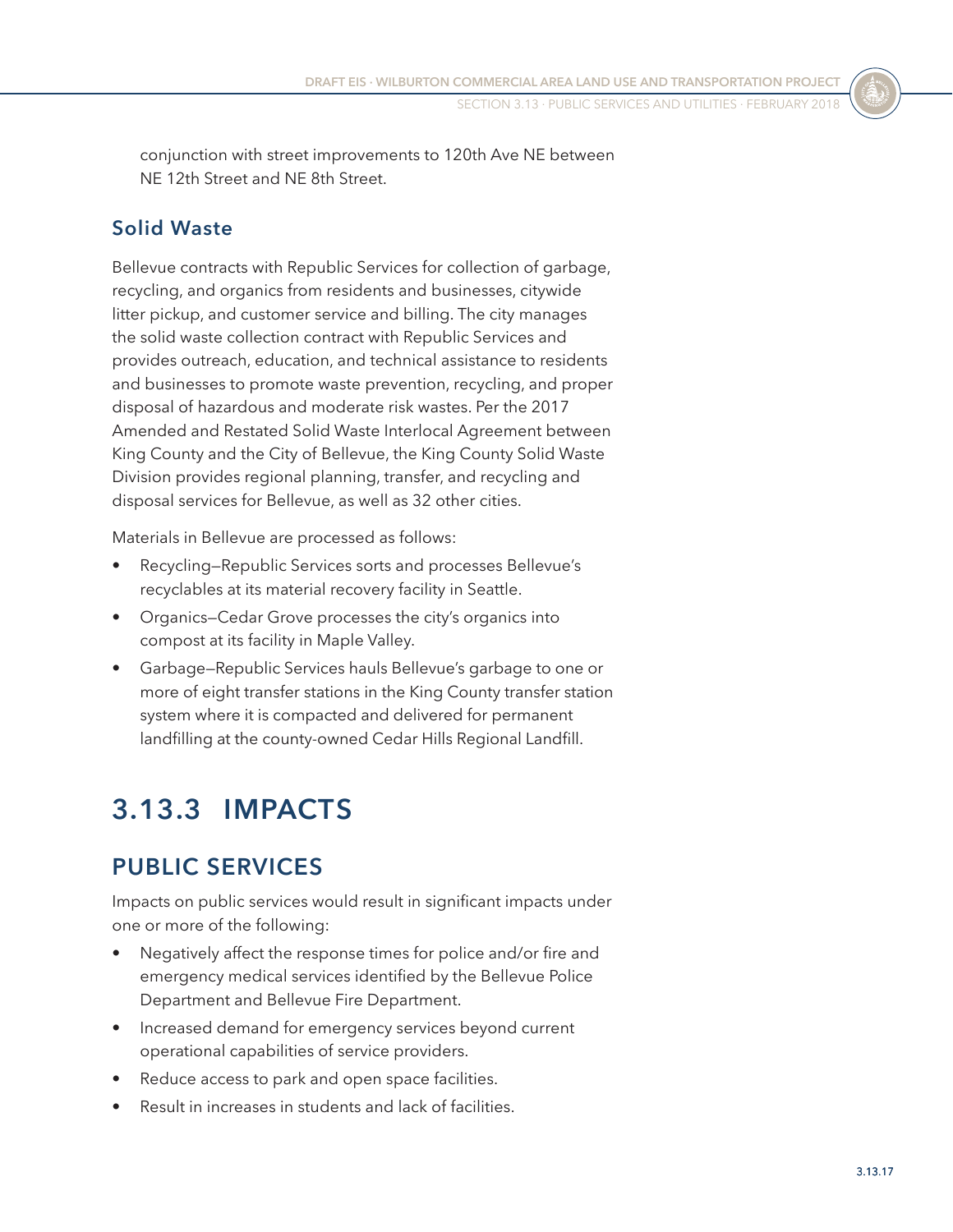### **UTILITIES**

Significant impacts on utilities would result if an alternative would cause either of these conditions:

• Inconsistency with utility system planned growth and capital plans.

### **IMPACTS COMMON TO ALL ALTERNATIVES**

### **Short-term Impacts**

Construction activities could result in increased demand for police services with regards to traffic control efforts which may require overtime for officers, and there may be the need to respond to additional calls for service during construction, including theft. It is anticipated that the police department has the resources to address the potential increase. Construction activities could also result in increased travel and response times for BFD vehicles due to increased congestion due to construction activities that require lane closures. Because there are limited parks and recreation facilities in the Study Area, impacts during construction from increased noise and dust would be minimal. There are no schools in the Study Area, but there is the potential for increased travel times for buses coming and going from the bus base as a result of congestion during construction.

Potential short-term utility impacts could include relocation of utilities as part of new development. Existing underground utilities could also be impacted depending on a number of factors including depth to utilities and required excavation.

### **Long-term Impacts**

Under all alternatives there would be increases in development and increases in population and employment density. The greatest density would occur in the area around the Wilburton station and along the ERC and 116th Avenue NE corridors. The development would be incremental and Bellevue is regularly updating plans to accommodate growth and maintain public services and utilities. The Capital Facilities Element of the Bellevue Comprehensive Plan notes that demand will grow over the next 20 years and that the new demand could be accommodated through both new capacity and demand management. Based upon information developed in system plans, the CIP is updated every two years and identifies the planned infrastructure and facility improvements.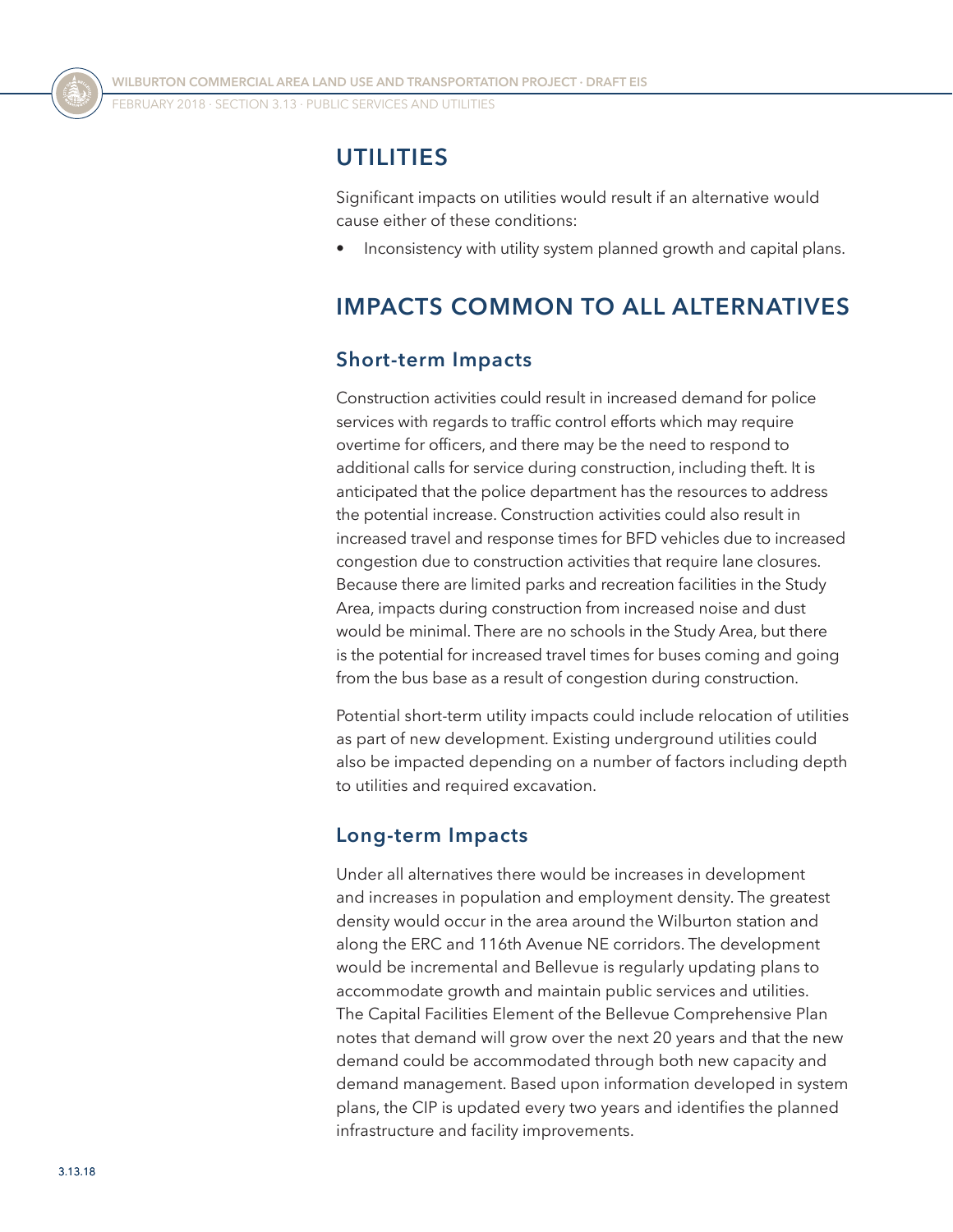### **Police**

As described above, the Bellevue Police Department is currently understaffed and needs to hire officers over the next 3 to 4 years to reach the planned staff levels. With increases in population and employment in the Study Area there is the potential for increased calls. In addition to the increases in densities, other factors including socioeconomic considerations play into crime levels as areas grow. The Bellevue Police Department has a Crime Prevention Unit to reduce crime and improve safety. The construction of the East Link Wilburton Station will attract additional people to the Study Area, but the station will be constructed using Crime Prevention Through Environment Design (CPTED). CPTED measures aim to deter crime by focusing on the physical design and incorporating design elements would include ensuring public areas are well lit, provide open access, easily visible to others, vandal proof surfaces and lighting, and easily maintained materials. Incorporating these elements helps to deter crime by addressing security issues. The East Link EIS notes that crimes occurring at stations are directly related to crime levels in the surrounding area, and that increases in activity and the introduction of security measures could act as a deterrent to crime. (Sound Transit, 2011)

The increases in population and employment in the Study Area could result in additional traffic congestion that could affect response times, but for all alternatives there are transportation improvements including extension of NE 6th Street which would improve access to and through the Study Area.

### **Fire**

With the increased development under all alternatives there would likely be an increase in calls for service, and, as the area grows, additional staff and equipment may be needed to ensure response times are maintained. As described above, with the passage of the Fire Facilities Levy in 2016, the City of Bellevue is planning to start construction on a new fire station that would be located to the northwest of the Study Area and would be able to respond to calls. Significant impacts on response times are not anticipated. The passage of the levy also provides funding to upgrade other stations and facilities to help ensure the department can meet the growing demand in services and maintain response times.

Under all alternatives there would be increases in allowed building height. The construction and operation of Station 10 by 2021 and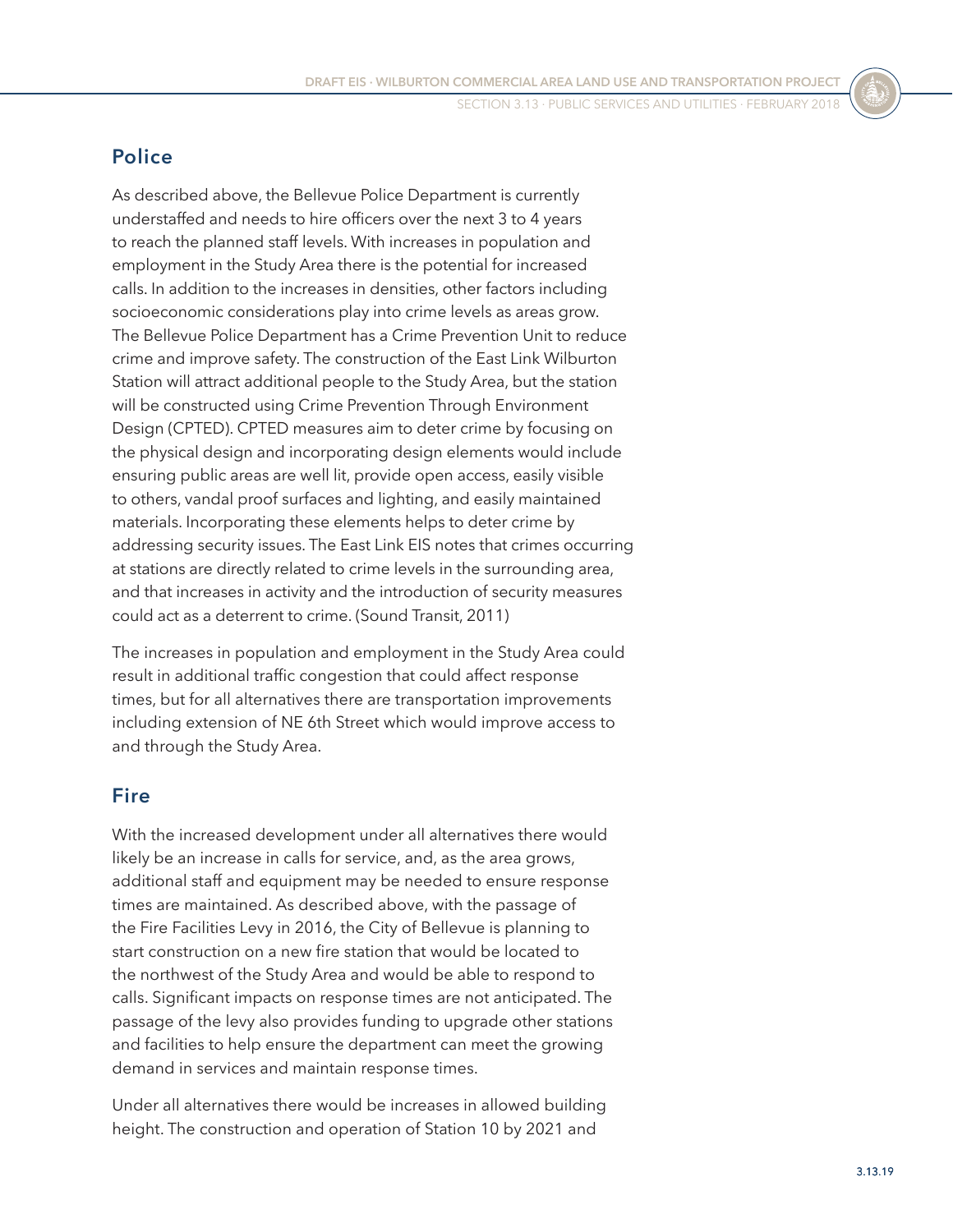the proximity to high-rise buildings will help with response times, including vertical response times (time to travel from curbside to location in a high-rise building). The new station will enable the department to effectively access Downtown, BelRed and the area around the Wilburton station, where greater growth and taller buildings are planned. New commercial developments within the Bellevue are required to include sprinkler systems. No impacts as a result of increased building heights are anticipated and, because growth would be incremental, it is anticipated that the ladder truck at Station 7 would continue to maintain response times, and other stations would also respond to calls.

The increase in development would require additional BFD inspections, but because the development would be incremental, no significant impacts are anticipated with regards to staff inspecting new developments. Structural design of developments need to be designed for fire trucks, and the fire department provides information to ensure fire truck access is maintained.

The increases in population and employment in the Study Area could result in additional traffic congestion that could affect response times, but for all alternatives there are transportation improvements, including extension of NE 6th Street, which would improve access to and through the Study Area.

### **Schools**

New in residential development would result in additional students and, as described above, the school district has been able to anticipate the increased enrollment growth and ensure schools can accommodate. Through the passage of three bond measures since 2002, the district has rebuilt and constructed new schools. A new elementary school will open just east of the Study Area in 2018 and the Study Area will be within the attendance boundary. As noted above, the school district has been planning for growth and is expecting higher growth to 2024. One of the factors for increased growth is growth from new multifamily residential construction. It is anticipated that the school district will continue to ensure all students can be accommodated. No significant adverse impacts are anticipated.

### **Parks**

As population increases in the Study Area from new development, there would be an increased demand for parks and recreation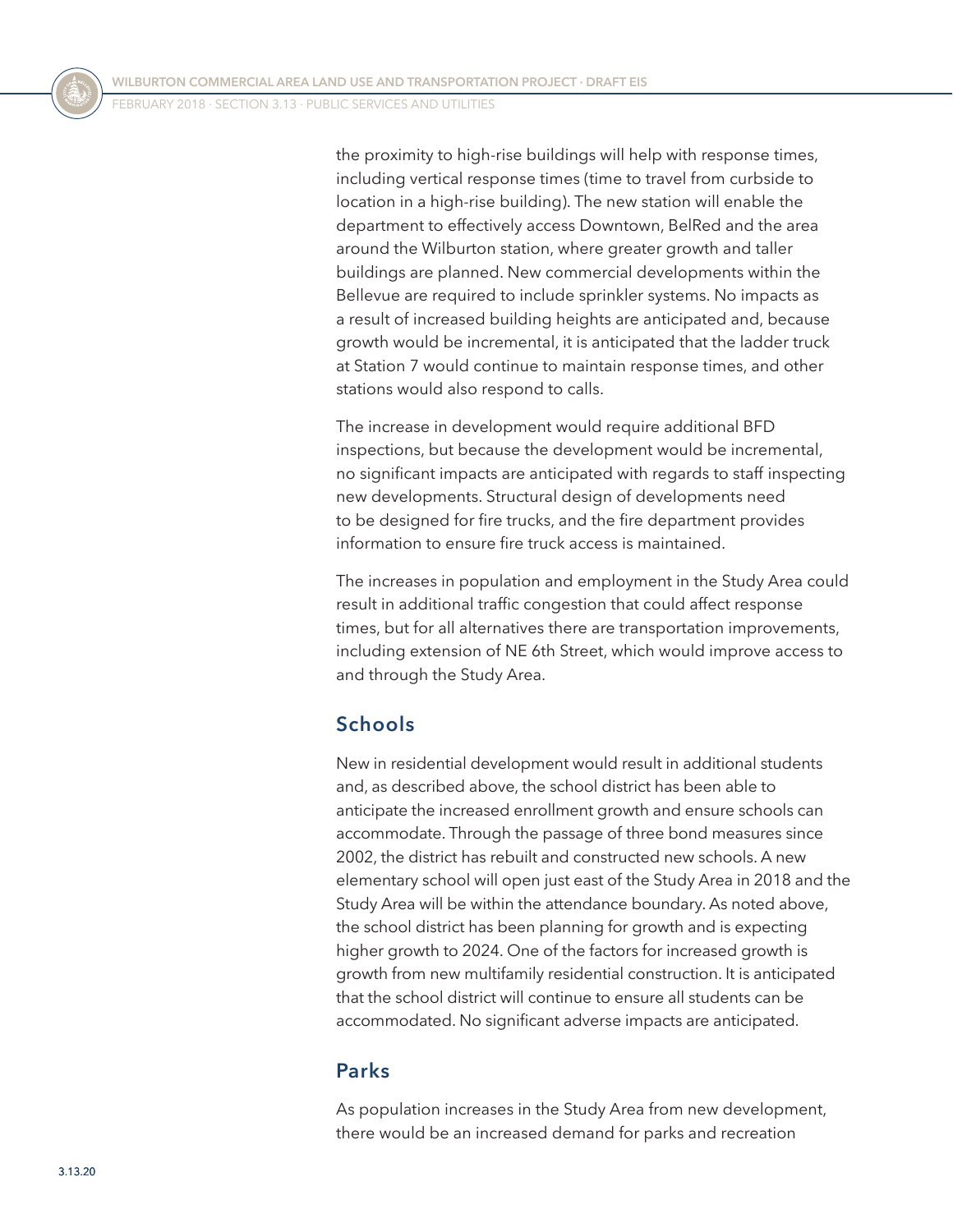opportunities. As described above, the northern portion of the Study Area has limited parks and open spaces within a 1/3-mile radius, and it is anticipated that future demand would be met through new facilities in the BelRed Neighborhood. The opening of the ERC would improve access to other facilities in the surrounding area by providing safe, non-motorized access. The Public Space options described in Chapter 2 would provide additional public space, and several options (Neighborhood Green, Eastside Rail Corridor Linear Park, and Natural Network) identify areas in the northern portion of the Study Area that would help to address the current gap. In addition, the opening of the Wilburton Elementary School will provide new opportunities for recreational uses. However, because the school is in the southern portion of the Study Area, the gap to the northern area will not be addressed.

The transportation network along 116th Avenue NE would be improved to include wider sidewalks with street trees and bike lanes improving access to the Grand Connection and the ERC.

### **Utilities**

#### **Water**

The City of Bellevue projects the demand for water to range from 66 gallons per person per day for single and multifamily residences in low demand years to 84 gallons per person per day for single-family residences and 75 gallons per person per day for multifamily residences in high demand Years. Non-residential uses are expected to range from 27 to 32 gallons per employee per day for low demand and high demand years, respectively. Changes in water demand are discussed by alternative below.

As described above, the City has planned improvements to the water system in the west portion of the service area, which includes the Wilburton Study Area, in anticipation of growth in this area. These improvements are expected to be sufficient to serve this area, including demand for both daily use and fire suppression. Water supply requirements for fire flow can be much greater than the average daily usage for single buildings. Developers are responsible for improvements needed to meet fire code requirements on their property, so additional improvements may be identified during the design review for individual projects. All alternatives would result in an increase in water demand, although use of higher efficiency and low-flow fixtures could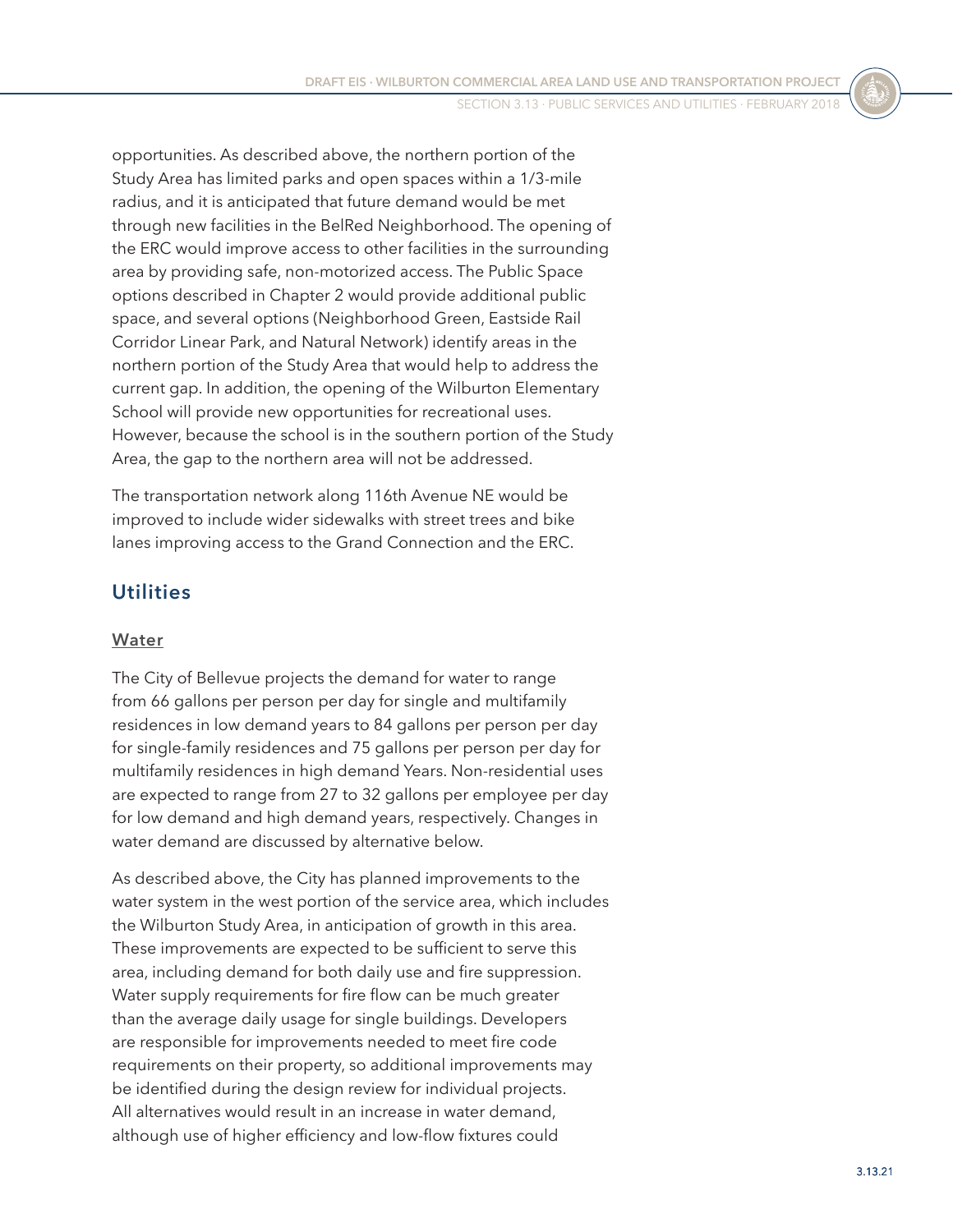reduce per-capita demand. The Water System Plan is updated on a 6- to 10-year cycle to address aging infrastructure, expansion to accommodate development, and recommended improvements.

#### **Wastewater**

Development of any of the alternatives would result in greater demands on the local wastewater collection system and on the downstream conveyance and treatment facilities. Although there would be a greater demand for wastewater facility capacity with the alternatives, new development can reduce per-capita demand as newer, low- or no-flow plumbing fixtures and plumbing equipment replaces older, less efficient fixtures and equipment. Construction of new higher-density development also reduces the length of sewer lines needed to provide service to the same number of people compared to new lower-density development. This could reduce long-term maintenance costs.

Recent pump station and sewer main upgrades in the Wilburton area have been completed proactively in anticipation of growth occurring in this area and because of Sound Transit East Link construction. No other projects to accommodate new development have been identified by the City of Bellevue. Like the Water System Plan, the Wastewater System Plan is regularly updated and, as growth continues, other projects to accommodate future needs would be addressed.

#### **Solid Waste**

All the alternatives result in increases in population density and commercial development which would increase demand for garbage, recycling, and organics collection. Increases in recycling and organics collection would reduce garbage collection. The City of Bellevue has adopted policies to reduce waste and encourage reuse and recycling, and works with residents and businesses to reduce the amount of waste sent to landfills.

### **Grand Connection Options and Public Space Options**

Please see discussion of Grand Connection Options under Grand Connection Performance Standards below. Please see the discussion of Public Space Options under Performance Measures Evaluation and under each alternative.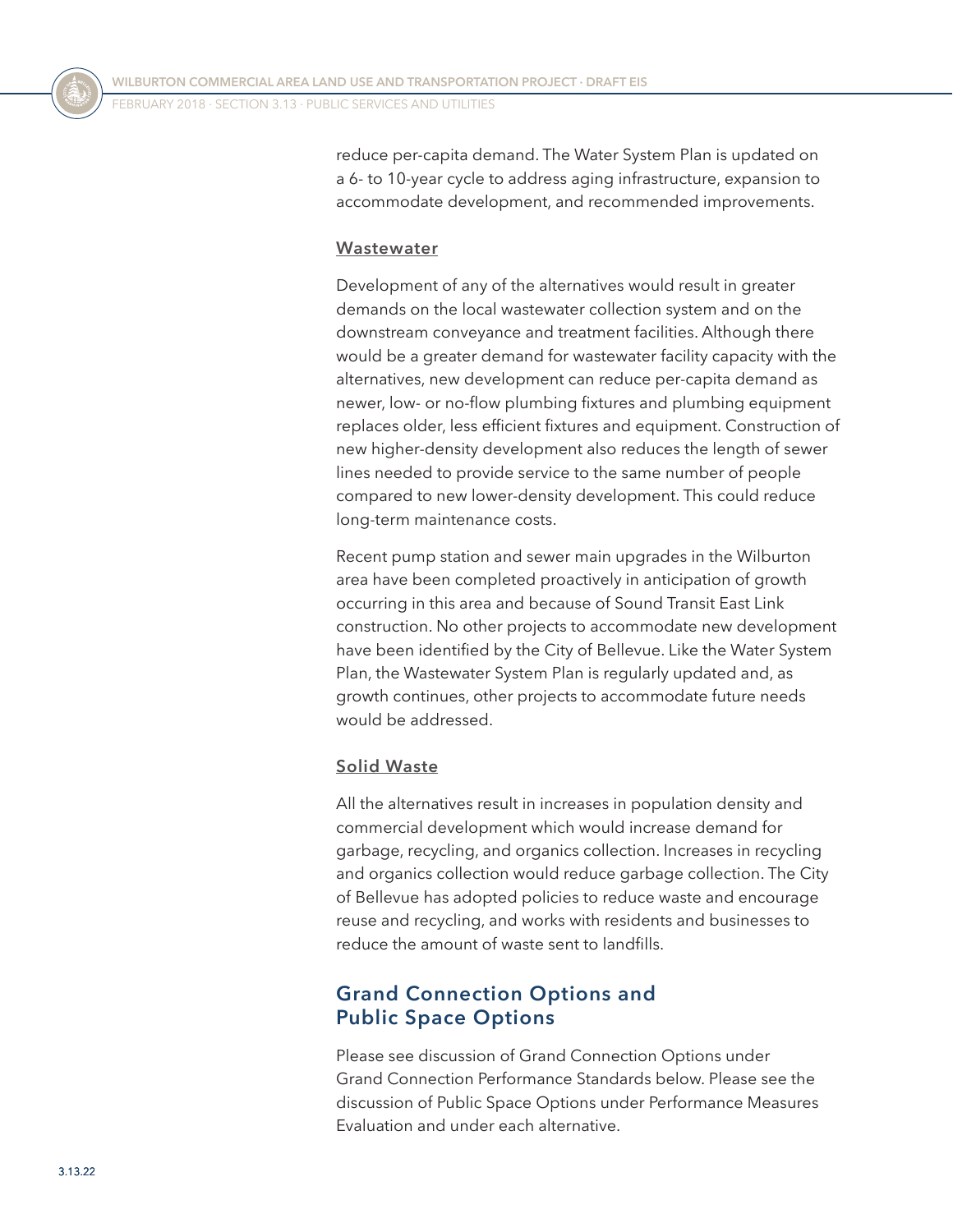### **PERFORMANCE MEASURES EVALUATION**

As described in the Introduction, there are two performance standards for Public Services and Utilities, shown in [Exhibit 3.13–9](#page-22-0) along with a summary of how each alternative performs. Following the Exhibit is an explanation of each standard.

**Exhibit 3.13–9** Evaluation Framework: Comparison of Alternatives—Public Services and Utilities

| <b>PERFORMANCE MEASURE</b>                                                                                                                                    | <b>NO ACTION</b><br><b>ALTERNATIVE</b> | ALTERNATIVE 1 ALTERNATIVE 2 |  |
|---------------------------------------------------------------------------------------------------------------------------------------------------------------|----------------------------------------|-----------------------------|--|
| Benefits in relationship to cost of infrastructure or public realm investments                                                                                |                                        |                             |  |
| Amount of investment in infrastructure that supports physical activity (e.g.<br>recreation facilities, walking facilities, playgrounds), park and green space |                                        |                             |  |

<span id="page-22-0"></span>

*Strong Emphasis Moderate Emphasis Weak Emphasis*

### **Benefits in Relationship to Cost of Infrastructure or Public Realm Investments**

Under all alternatives there would be costs associated with the new infrastructure to support the increases in demand and accommodate growth. These investments would ensure public safety, security, and services. Investments related to both the Grand Connection and ERC would help to establish a new neighborhood identity beyond auto row; however, the lack of significant redevelopment under the No Action Alternative would not establish the same levels of benefits as Alternatives 1 and 2.

#### **Amount of Investment in Infrastructure That Supports Physical Activity, Park, and Green Space**

All the alternatives include the connection of the Wilburton Study Area to both the Grand Connection and the ERC, which will support physical activity by connecting the Study Area to other parts of Bellevue, other Eastside communities, and Seattle. Because Alternatives 1 and 2 have higher population growth and increased densities, it is anticipated that these alternatives would benefit a greater number of people.

**Performance Measure**

#### **Performance Measure**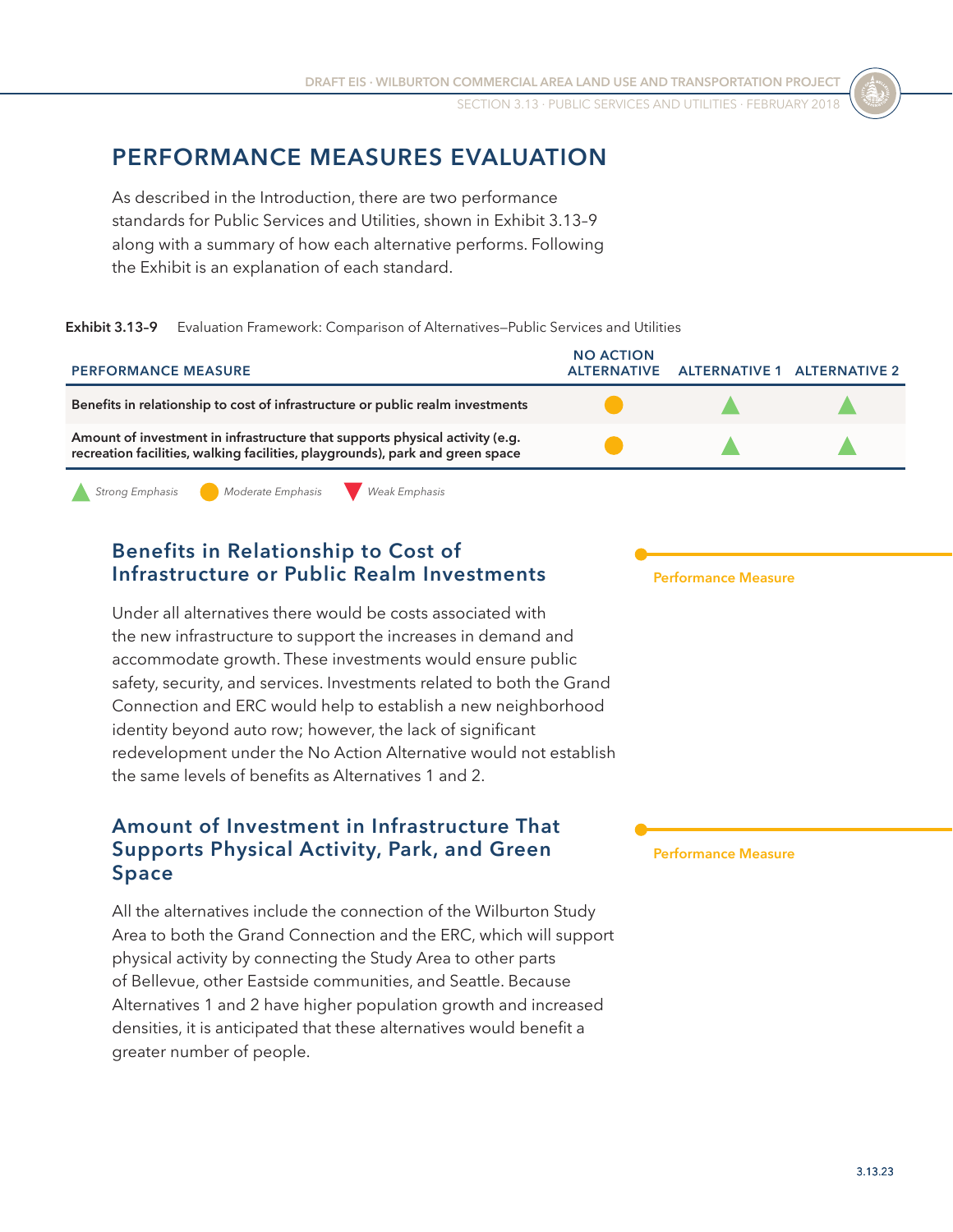### **Grand Connection Performance Standards**

The No Action Alternative is not addressed for Grand Connection Performance Standards, as it would not be constructed under this alternative.

#### **Constructability**

#### *Moderate Emphasis—Alternatives 1 and 2*

Under all alternatives, depending when projects are constructed, there is the challenge for greater traffic impacts with East Link and I-405 projects and the need for additional police and fire services. Although Alternatives 1 and 2 have greater potential for development, the development would be incremental, and, depending on the size of the development, traffic control plans would be required prior to construction, which would minimize impacts. For Alternatives 1 and 2, the construction of the Grand Connection and the timing for East Link and I-405, would require coordination to ensure challenges are minimized.

#### **Timing**

#### *Moderate Emphasis—Alternatives 1 and 2*

Timing is the same as constructability and when the projects would be constructed. Growth would be incremental and any construction overlaps would require additional coordination and may require additional police and fire services to address any construction related incidents.

#### **User Experience**

#### *Strong Emphasis—Alternatives 1 and 2*

The user experience would only relate to parks, and for both Alternatives 1 and 2 the user experience varies depending on the Grand Connection option. Option 1 (Sculptural Bridge) would likely have greater sight and sound impacts given the proximity to East Link and the NE 6th Street extension, but would provide more at grade public space within the Study Area. Option 3 (Lid Park) would best mitigate sights and sounds because of the lid structure, but would have limited public space area. Option 2 (Linear Bridge) would offer the greatest opportunity for signature physical space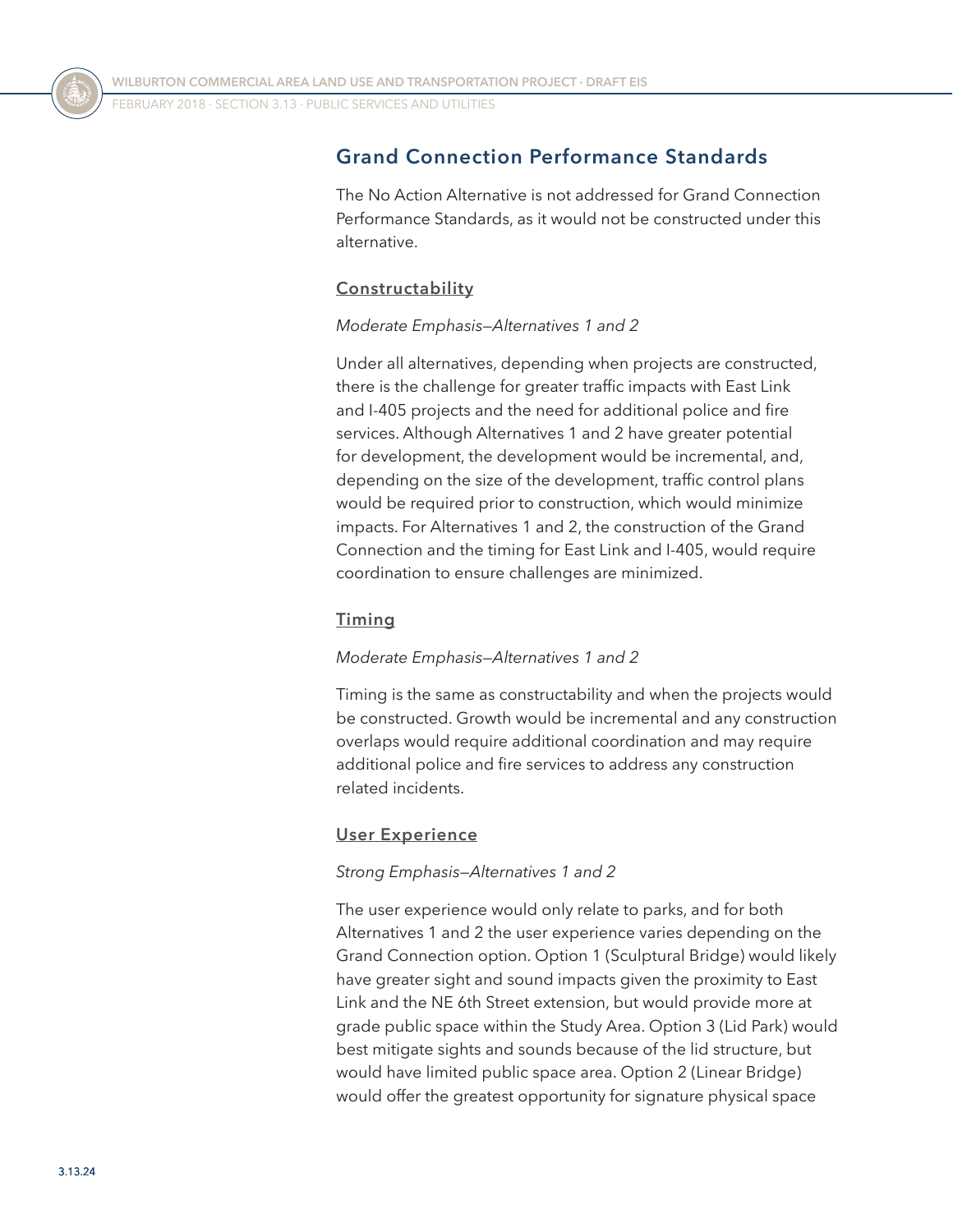because of the stand-alone structure that could also provide public benefits of views towards Mt. Rainier in the south.

#### **Travel Distance and Accessibility**

#### *Strong Emphasis—Alternatives 1 and 2*

While both alternatives would have areas where users would have to travel further and there are changes in elevation the opening of the ERC would provide a connection that could minimize some of the elevation change and improve the accessibility to all Grand Connection options.

#### **What Are the Consequences to the City Owned Parcel (Lincoln Center)**

#### *Strong Emphasis—Alternatives 1 and 2*

Under both Alternative 1 and 2, if the Lincoln Center is turned into a park/plaza it would create a larger central area in the Study Area and provide new open space to help address the gap. Even though it may not provide 1/3-mile access for areas to the north, it would help, and the connection to ERC would improve access for those located in areas with a gap.

### **IMPACTS OF THE NO ACTION ALTERNATIVE**

### **Level of Service Demands**

Impacts would be the same as those described under Impacts Common to All Alternatives. Under the No Action Alternative, the increase in housing units is limited, and any increase in population within the Study Area is not anticipated to result in greater impacts on police, fire and emergency medical, public schools, parks, or utilities.

[Exhibit 3.13–10](#page-25-0) shows the potential increase in water use and peak wastewater flow with the No Action Alternative. The increase in water demand under the No Action Alternative would be less than 0.01 percent of current (2014) water consumption for the total service area. The increase in wastewater flow would be less than 0.1 percent of current peak wastewater flow demand for the total service area. The No Action Alternative is consistent with the expected growth in current water and wastewater system plans, which did not yet incorporate a more intense mixed use development pattern.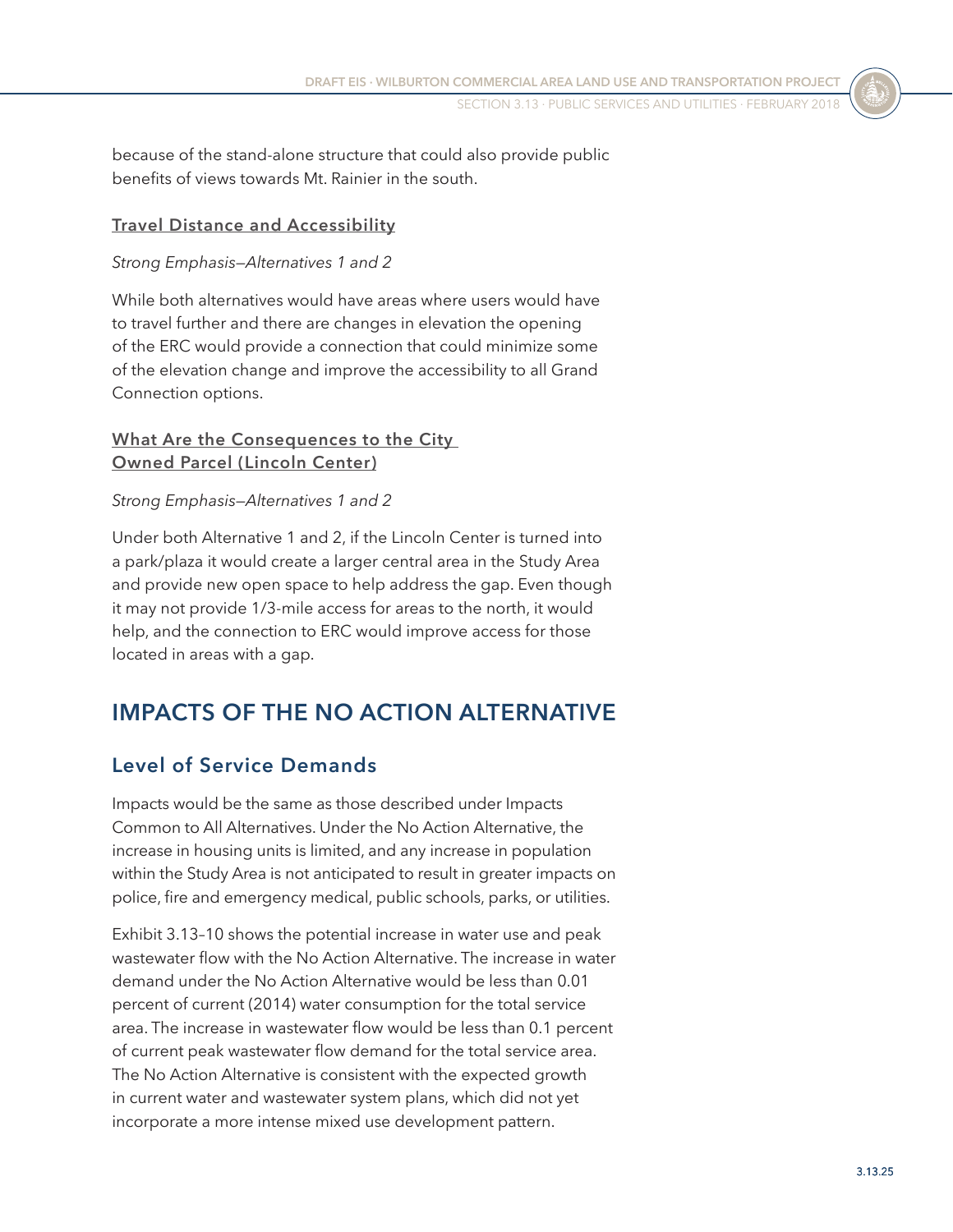FEBRUARY 2018 ⋅ SECTION 3.13 ⋅ Public Services and Utilities

|                                                               | <b>RESIDENTIAL</b> |         | <b>NON-RESIDENTIAL</b> |               |  |
|---------------------------------------------------------------|--------------------|---------|------------------------|---------------|--|
|                                                               | Low                | High    | Low                    | High          |  |
| Potential Increase in Water Use (gallons per day): 2035       |                    |         |                        |               |  |
| No Action Alternative                                         | 5,874              | 6,675   | 48,060                 | 56,960        |  |
| Alternative 1                                                 | 244,200            | 277,500 | 473,607                | 561,312       |  |
| Alternative 2                                                 | 330,000            | 375,000 | 640,602                | 759,232       |  |
| Current Flow-Service Area (2014) <sup>a</sup>                 |                    |         |                        | 5,069,000,000 |  |
| Potential Increase in Wastewater Flow (gallons per day): 2035 |                    |         |                        |               |  |
| No Action Alternative                                         | 5,785              | 44,500  | 3,807,400              | 12,691        |  |
| Alternative 1                                                 | 240,500            | 438,525 | 533,800                | 1,779         |  |
| Alternative 2                                                 | 325,000            | 593,150 | 720,900                | 555           |  |
| Current Flow-Service Area (2012) <sup>b</sup>                 |                    |         |                        | 81,000,000    |  |

#### <span id="page-25-0"></span>**Exhibit 3.13–10** Potential Water/Wastewater Increases

*a City of Bellevue. City of Bellevue Water System Plan. [https://utilities.bellevuewa.gov/utilities-projects-plans](https://utilities.bellevuewa.gov/utilities-projects-plans-standards/utilities-plans-and-reports/water-system-plan/)[standards/utilities-plans-and-reports/water-system-plan/.](https://utilities.bellevuewa.gov/utilities-projects-plans-standards/utilities-plans-and-reports/water-system-plan/)*

*b City of Bellevue. City of Bellevue Wastewater System Plan. [https://utilities.bellevuewa.gov/utilities-projects](https://utilities.bellevuewa.gov/utilities-projects-plans-standards/utilities-plans-and-reports/wastewater-system-plan/)[plans-standards/utilities-plans-and-reports/wastewater-system-plan/](https://utilities.bellevuewa.gov/utilities-projects-plans-standards/utilities-plans-and-reports/wastewater-system-plan/).*

#### **Grand Connection and Public Space Options**

The Grand Connection is not constructed as part of No Action Alternative. As described under Impacts Common to All Alternatives, while the Open Space Options provide additional parks space in the Study Area, Options C, D, and E would address the existing gap in park facilities and provide facilities within 1/3 mile to a greater degree than the other Open Space Options.

### **IMPACTS OF ALTERNATIVE 1**

#### **Level of Service Demands**

Alternative 1 would have a greater potential demand for fire and emergency medical services, police, schools, and parks because of the forecasted growth in population and employment in the Study Area compared to the No Action Alternative. The impacts would be the same as those described under Impacts Common to All Alternatives.

[Exhibit 3.13–10](#page-25-0) shows the potential increase in water use and peak wastewater flow with Alternative 1. This increase is less than 0.2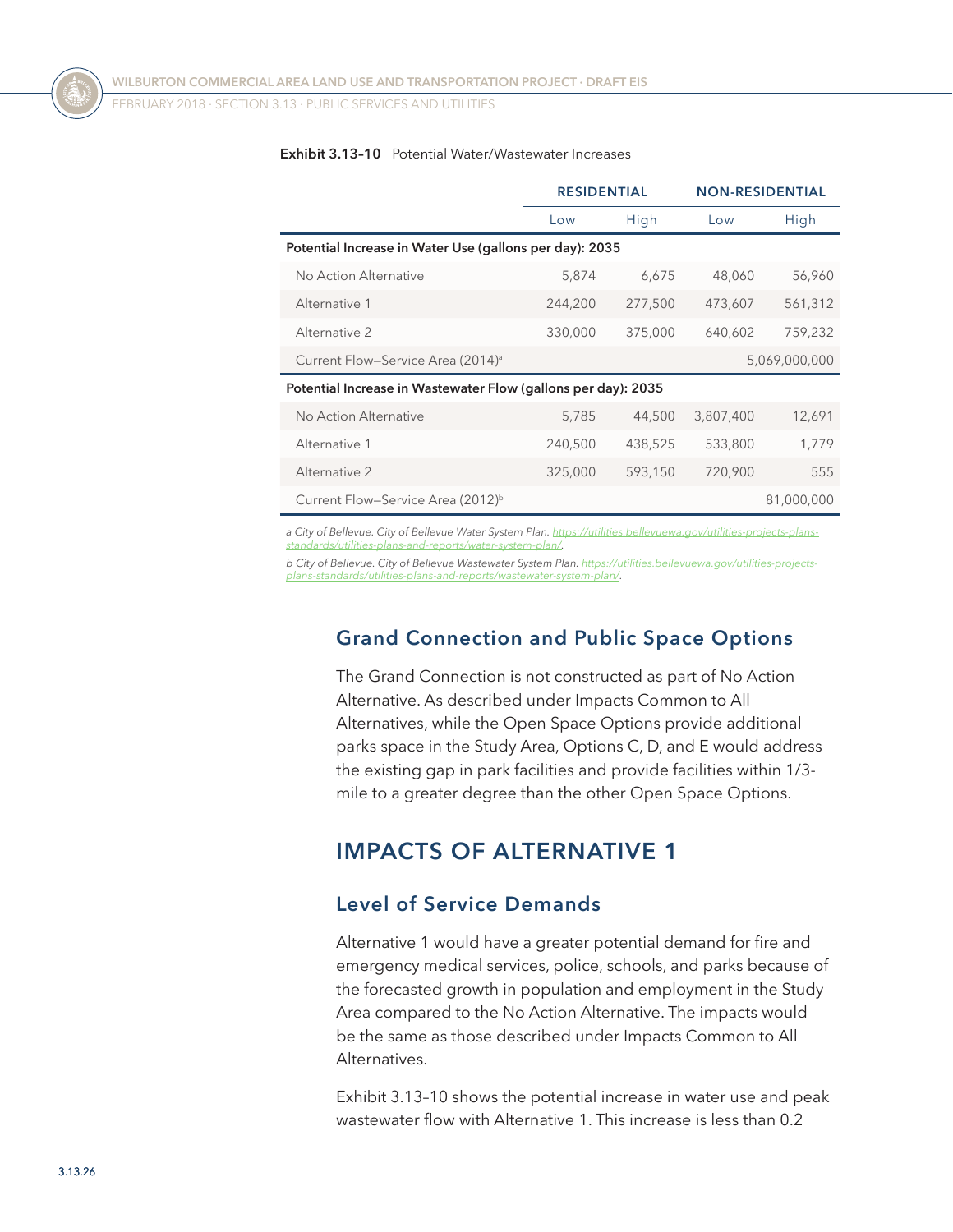percent of current (2014) water consumption for the total service area and less than one percent of current peak wastewater flow demand for the service area. Alternative 1 assumes that more growth would locate in Wilburton than previously planned and potentially reduce market-based growth elsewhere in the service area or region. The City's water and wastewater system plans may require amendment in the next 6-year update.

Under Alternative 1, there would be greater building heights allowed and the potential for shading of the Grand Connection and ERC.

### **Grand Connection and Public Space Options**

Under Alternative 1, The Grand Connection and the Public Space Options would provide additional opportunities, and, depending on the final design of the Grand Connection, new public open spaces would also be available. Both would help address the lack of parks and open space in the Study Area and accommodate future growth as well as provide linkages to other facilities in the area. Options with open space further north in the Study Area would address the existing gap.

### **IMPACTS OF ALTERNATIVE 2**

### **Level of Service Demands**

Because anticipated growth in population and employment would be highest, as would the potential height of new buildings , there would be greater demands on public services and utilities under Alternative 2. The impacts would be same as those described under Impacts Common to All Alternatives.

[Exhibit 3.13–10](#page-25-0) shows the potential increase in water use and peak wastewater flow with Alternative 2. This increase is about 0.2 percent of current (2014) water consumption for the service area and just over one percent of current peak wastewater flow demand for the service area. Like Alternative 1, Alternative 2 assumes that more growth would locate in Wilburton than previously planned and potentially reduce market-based growth elsewhere in the service area or region. The City's water and wastewater system plans may require amendment in the next 6-year update.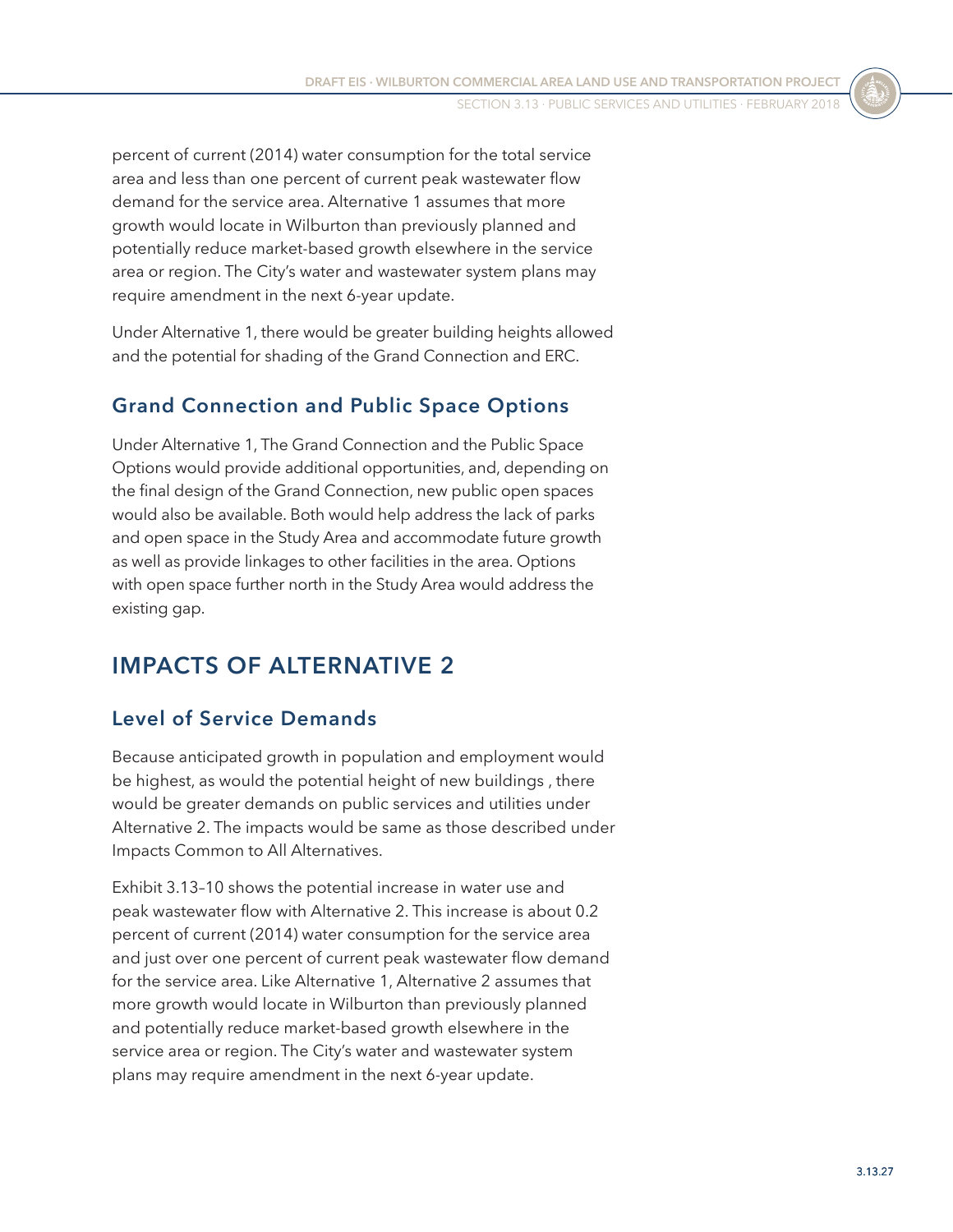### **Grand Connection and Public Space Options**

The greater residential density and commercial space would result in additional people wanting to use park resources, which may be limited in the northern portion of the Study Area unless one of the following Public Space Options for Neighborhood Green, ERC Linear Park, or Natural Network are selected, as these would have more space in the northern portion. Under Alternative 2, there would be greater building height allowed compared to the No Action Alternative and Alternative 1, causing the potential for shading of the Grand Connection, Public Space Options, and the ERC; see Aesthetics for issues of shading and mitigation.

# **3.13.4 MITIGATION MEASURES**

### **INCORPORATED PLAN FEATURES**

There are no Incorporated Plan Features related to Police, Fire, Schools, or Utilities.

### **Parks**

- Grand Connection: Under Alternatives 1 and 2, the options associated with the Grand Connection would add new open space and trail connections in the Study Area that would provide connections to other recreation resources in the surrounding area.
- The addition of new public space associated new development would have positive impacts, especially in the northern portion of the Study Area that currently lacks facilities.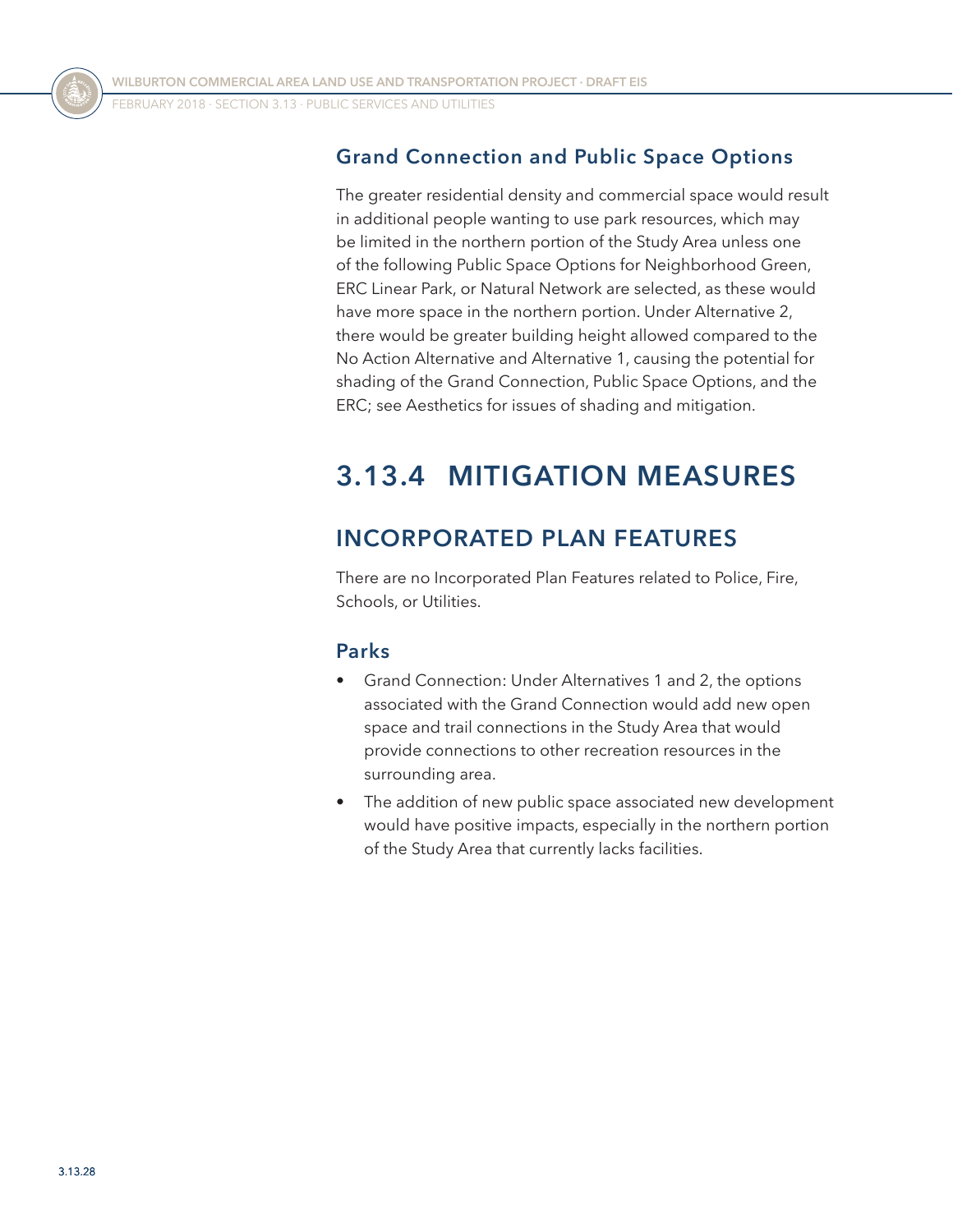### **REGULATIONS AND COMMITMENTS**

For public services and utilities, the ongoing updates to the City of Bellevue's capital facilities planning and CIP would address the increases in density in the Study Area and ensure services are in place to meet the growing demand.

### **Fire**

The City of Bellevue requires all plans and supporting documentation for permit applications to be in compliance with the International Fire Code. Adequate fire flow to serve potential development is required, and development needs to ensure emergency access to structures is provided.

### **School**

• Bellevue would continue to monitor student enrollment and plan for changes by implementing short-term and long-term solutions as part of the school district's facilities strategy.

### **Utilities**

Bellevue City Code Title 24, Utilities Code covers general requirements for water and sewer construction and service.

### **OTHER PROPOSED MITIGATION MEASURES**

### **All Public Services and Utilities**

• Through the capital facilities planning process and school district facilities strategy, the City of Bellevue would continue to address changes in service for police, fire, parks, schools, and utilities.

### **Police**

- The City could further encourage the use of CPTED in plans and regulations for in new development in Wilburton. Security measures would be implemented during construction to reduce potential criminal activity. Measures would include on-site security, lighting, and fencing to prevent public access.
- Site planning, street layout and lighting could be evaluated during permit reviews to promote visibility for residents and police.